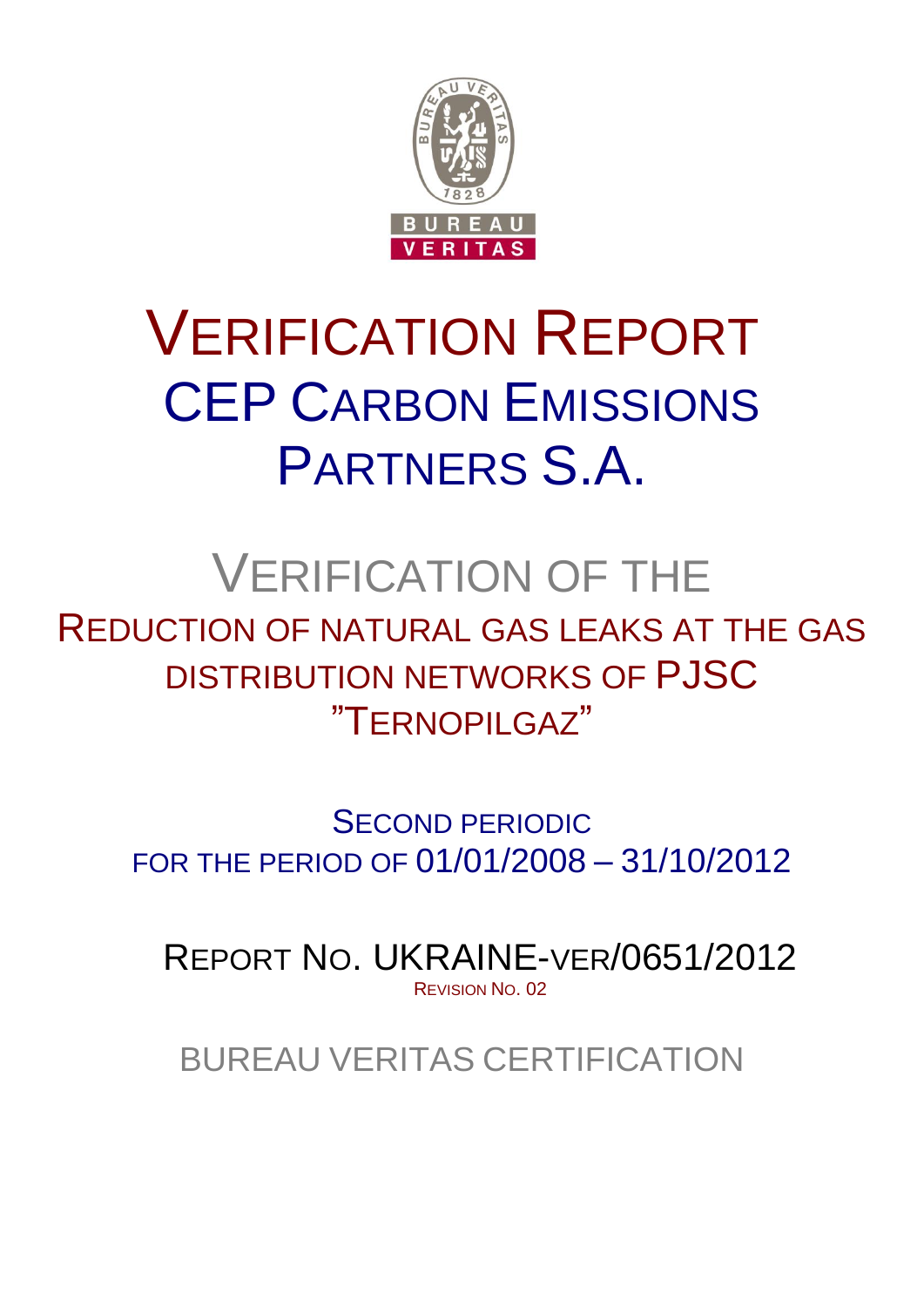**BUREAU VERITAS CERTIFICATION** 

 $\tilde{\chi}$ 

Report No: UKRAINE-ver/0651/2012



**VERIFICATION REPORT** 

| Date of first issue:<br>05/11/2012                                                                                                                                                                                                                                                                                                                                                                                                                                                                                                                                                                                                                                                                                                                                                                                                          | Organizational unit:<br><b>Bureau Veritas Certification</b>                                                                                                                                                                                                                                                                                                                                                                                                                                                                                                                                                                                                                                      |  |  |  |  |  |  |  |  |
|---------------------------------------------------------------------------------------------------------------------------------------------------------------------------------------------------------------------------------------------------------------------------------------------------------------------------------------------------------------------------------------------------------------------------------------------------------------------------------------------------------------------------------------------------------------------------------------------------------------------------------------------------------------------------------------------------------------------------------------------------------------------------------------------------------------------------------------------|--------------------------------------------------------------------------------------------------------------------------------------------------------------------------------------------------------------------------------------------------------------------------------------------------------------------------------------------------------------------------------------------------------------------------------------------------------------------------------------------------------------------------------------------------------------------------------------------------------------------------------------------------------------------------------------------------|--|--|--|--|--|--|--|--|
| Client:<br>CEP Carbon Emissions Partners S.A.                                                                                                                                                                                                                                                                                                                                                                                                                                                                                                                                                                                                                                                                                                                                                                                               | <b>Holding SAS</b><br>Client ref.:<br><b>Fabian Knodel</b>                                                                                                                                                                                                                                                                                                                                                                                                                                                                                                                                                                                                                                       |  |  |  |  |  |  |  |  |
| Summary:<br>JI Supervisory Committee, as well as the host country criteria.                                                                                                                                                                                                                                                                                                                                                                                                                                                                                                                                                                                                                                                                                                                                                                 | Bureau Veritas Certification has made the 2nd periodic verification for the period of 01/01/2008-31/10/2012 of<br>the "Reduction of natural gas leaks at the gas distribution networks of PJSC "Ternopilgaz" project of CEP<br>Carbon Emissions Partners S.A. located in the territory of cities and settlements of Ternopil region, Ukraine,<br>and applying JI specific approach, on the basis of UNFCCC criteria for the JI, as well as criteria given to<br>provide for consistent project operations, monitoring and reporting. UNFCCC criteria (but for the crediting<br>period) refer to Article 6 of the Kyoto Protocol, the JI rules and modalities and the subsequent decisions by the |  |  |  |  |  |  |  |  |
|                                                                                                                                                                                                                                                                                                                                                                                                                                                                                                                                                                                                                                                                                                                                                                                                                                             | The verification scope is defined as a periodic independent review and ex post determination by the Accredited<br>Entity of the monitored reductions in GHG emissions during defined verification period, and consisted of the<br>following three phases: i) desk review of the monitoring report against project design and the baseline and<br>monitoring plan; ii) follow-up interviews with project stakeholders; iii) resolution of outstanding issues and the<br>issuance of the final verification report and opinion. The overall verification, from Contract Review to<br>Verification Report & Opinion, was conducted using Bureau Veritas Certification internal procedures.          |  |  |  |  |  |  |  |  |
| Actions Requests (CR, CAR and FAR), presented in Appendix A.                                                                                                                                                                                                                                                                                                                                                                                                                                                                                                                                                                                                                                                                                                                                                                                | The first output of the verification process is a list of Clarification, Corrective Actions Requests, Forward                                                                                                                                                                                                                                                                                                                                                                                                                                                                                                                                                                                    |  |  |  |  |  |  |  |  |
| In summary, Bureau Veritas Certification confirms that the project is implemented as planned and described in<br>approved project design documents. Installed equipment being essential for generating emission reduction<br>runs reliably and is calibrated appropriately. The monitoring system is in place and the project is generating<br>GHG emission reductions. The GHG emission reduction is calculated accurately and without material errors,<br>omissions, or misstatements, and the emission reductions issued totalize 2 936 129 of CO <sub>2</sub> equivalent for the<br>monitoring period from 01/01/2008 to 31/10/2012.<br>Our opinion relates to the project's GHG emissions and resulting GHG emission reductions reported and<br>related to the approved project baseline and monitoring, and its associated documents. |                                                                                                                                                                                                                                                                                                                                                                                                                                                                                                                                                                                                                                                                                                  |  |  |  |  |  |  |  |  |
| Subject Group:<br>Report No.:                                                                                                                                                                                                                                                                                                                                                                                                                                                                                                                                                                                                                                                                                                                                                                                                               |                                                                                                                                                                                                                                                                                                                                                                                                                                                                                                                                                                                                                                                                                                  |  |  |  |  |  |  |  |  |
| UKRAINE-ver/0651/2012<br>JI                                                                                                                                                                                                                                                                                                                                                                                                                                                                                                                                                                                                                                                                                                                                                                                                                 |                                                                                                                                                                                                                                                                                                                                                                                                                                                                                                                                                                                                                                                                                                  |  |  |  |  |  |  |  |  |
| Project title:<br>Reduction of natural gas leaks at the gas distribution<br>networks of PJSC "Ternopilgaz"                                                                                                                                                                                                                                                                                                                                                                                                                                                                                                                                                                                                                                                                                                                                  |                                                                                                                                                                                                                                                                                                                                                                                                                                                                                                                                                                                                                                                                                                  |  |  |  |  |  |  |  |  |
| Work carried out by:                                                                                                                                                                                                                                                                                                                                                                                                                                                                                                                                                                                                                                                                                                                                                                                                                        |                                                                                                                                                                                                                                                                                                                                                                                                                                                                                                                                                                                                                                                                                                  |  |  |  |  |  |  |  |  |
| Oleg Skoblyk - Team Leader, Climate Change Lead<br>Verifier<br>Dmytro Balin - Technical Specialist                                                                                                                                                                                                                                                                                                                                                                                                                                                                                                                                                                                                                                                                                                                                          |                                                                                                                                                                                                                                                                                                                                                                                                                                                                                                                                                                                                                                                                                                  |  |  |  |  |  |  |  |  |
| Work reviewed by:                                                                                                                                                                                                                                                                                                                                                                                                                                                                                                                                                                                                                                                                                                                                                                                                                           |                                                                                                                                                                                                                                                                                                                                                                                                                                                                                                                                                                                                                                                                                                  |  |  |  |  |  |  |  |  |
| Ivan Sokolov - Internal Technical Reviewer<br>Vasiliy Kobzar - Technical Specialist                                                                                                                                                                                                                                                                                                                                                                                                                                                                                                                                                                                                                                                                                                                                                         | $\boxtimes$<br>No distribution without permission from the<br>Client or responsible organizational unit                                                                                                                                                                                                                                                                                                                                                                                                                                                                                                                                                                                          |  |  |  |  |  |  |  |  |
| Work approved by:<br><b>Bureau Verita</b><br>Ivan Sokolov - Climate Change Operational                                                                                                                                                                                                                                                                                                                                                                                                                                                                                                                                                                                                                                                                                                                                                      | cation<br>Limited distribution                                                                                                                                                                                                                                                                                                                                                                                                                                                                                                                                                                                                                                                                   |  |  |  |  |  |  |  |  |
| Manager                                                                                                                                                                                                                                                                                                                                                                                                                                                                                                                                                                                                                                                                                                                                                                                                                                     |                                                                                                                                                                                                                                                                                                                                                                                                                                                                                                                                                                                                                                                                                                  |  |  |  |  |  |  |  |  |
| Date of this revision:<br>Rev. No.:<br>09/11/2012<br>02<br>30                                                                                                                                                                                                                                                                                                                                                                                                                                                                                                                                                                                                                                                                                                                                                                               | Number of pages:<br>Unrestricted distribution                                                                                                                                                                                                                                                                                                                                                                                                                                                                                                                                                                                                                                                    |  |  |  |  |  |  |  |  |

 $\overline{2}$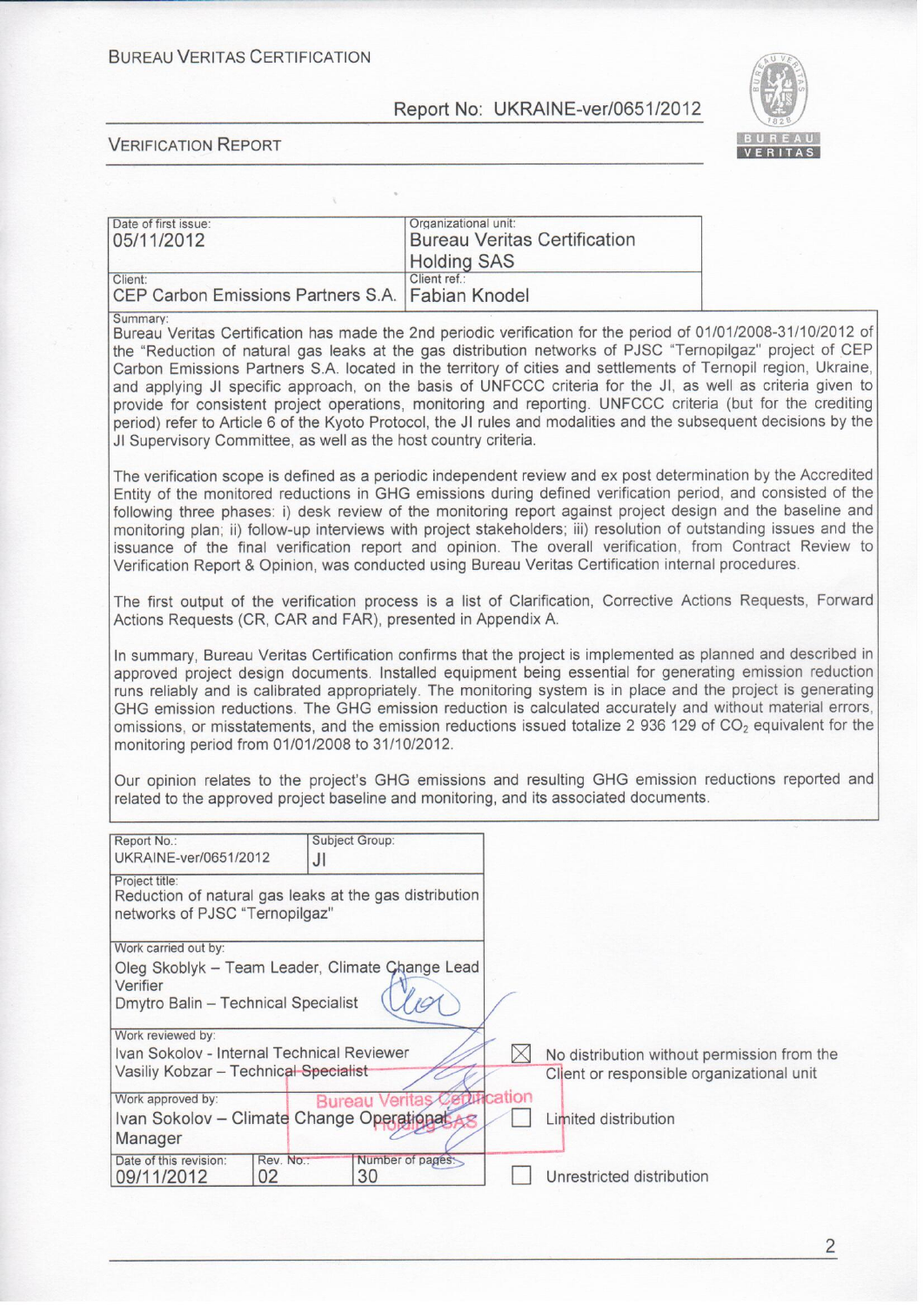VERIFICATION REPORT

# *Table of Contents Page*

| $\mathbf{1}$ |                                                                     |                |
|--------------|---------------------------------------------------------------------|----------------|
| 1.1          | Objective                                                           | $\overline{4}$ |
| 1.2          | Scope                                                               | $\overline{4}$ |
| 1.3          | <b>Verification Team</b>                                            | $\overline{4}$ |
| 2            |                                                                     |                |
| 2.1          | <b>Review of Documents</b>                                          | 5              |
| 2.2          | Follow-up Interviews                                                | 6              |
| 2.3          | Resolution of Clarification, Corrective and Forward Action Requests | 6              |
| 3            |                                                                     |                |
| 3.1          | Remaining issues and FARs from previous verifications               | $\overline{7}$ |
| 3.2          | Project approval by Parties involved (90-91)                        | $\tau$         |
| 3.3          | Project implementation (92-93)                                      | $\overline{7}$ |
| 3.4          | Compliance of the monitoring plan with the monitoring methodology   |                |
|              | $(94-98)$                                                           | 10             |
| 3.5          | Revision of monitoring plan (99-100)                                | 11             |
| 3.6          | Data management (101)                                               | 11             |
| 3.7          | Verification regarding programmes of activities (102-110)           | 13             |
| 4            |                                                                     |                |
| 5            |                                                                     |                |
|              | APPENDIX A: COMPANY PROJECT VERIFICATION PROTOCOL 19                |                |

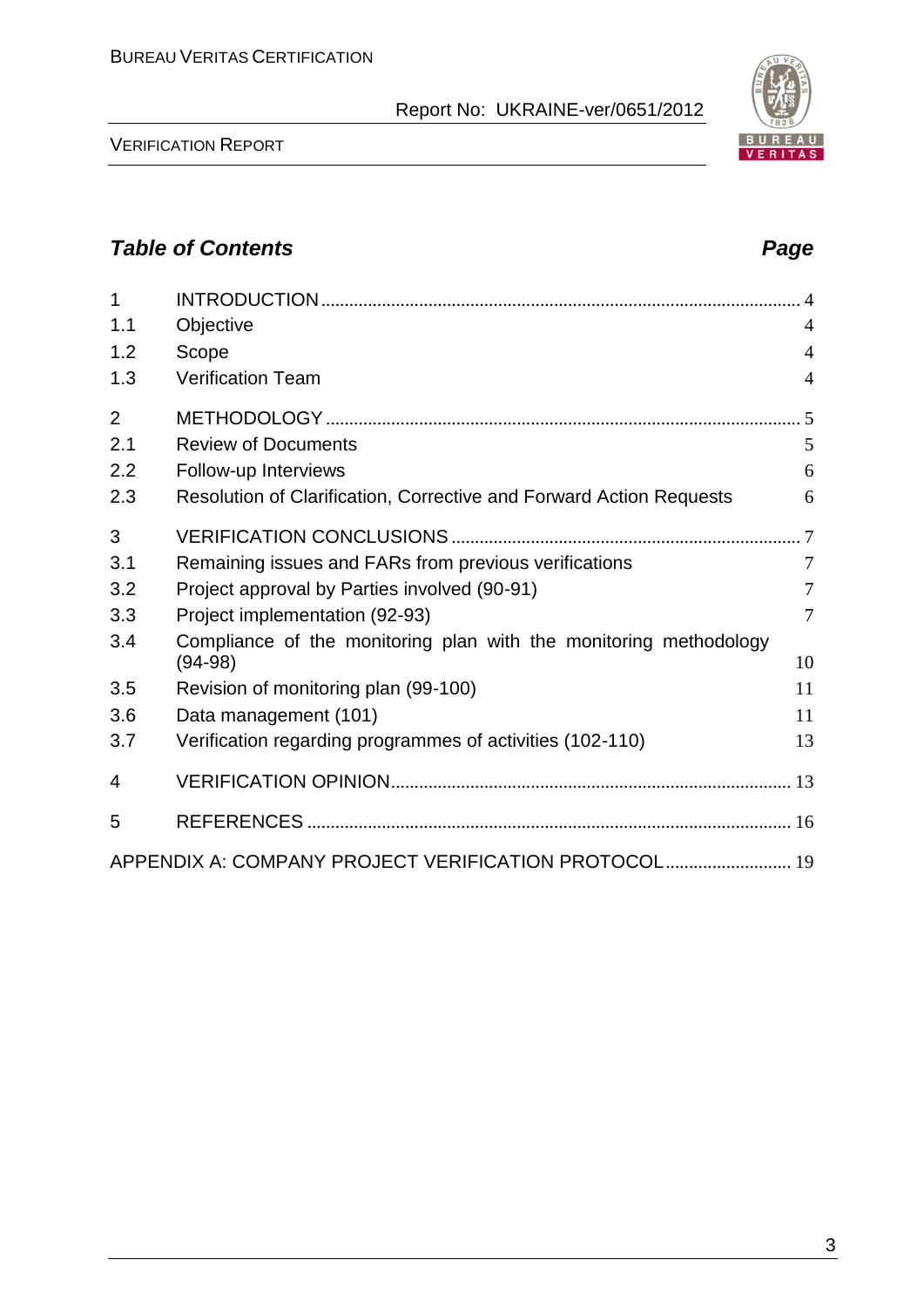

VERIFICATION REPORT

# **1 INTRODUCTION**

CEP Carbon Emissions Partners S.A. has commissioned Bureau Veritas Certification to verify the emissions reductions of its JI project "Reduction of natural gas leaks at the gas distribution networks of PJSC "Ternopilgaz" (hereafter called "the project") in the territory of cities and settlements of Ternopil region, Ukraine.

This report summarizes the findings of the verification of the project, performed on the basis of UNFCCC criteria, as well as criteria given to provide for consistent project operations, monitoring and reporting.

The verification covers the period from January 1, 2008 to October 31, 2012.

# **1.1 Objective**

Verification is the periodic independent review and ex post determination by the Accredited Independent Entity of the monitored reductions in GHG emissions during defined verification period.

The objective of verification can be divided in Initial Verification and Periodic Verification.

UNFCCC criteria refer to Article 6 of the Kyoto Protocol, the JI rules and modalities and the subsequent decisions by the JI Supervisory Committee, as well as the host country criteria.

# **1.2 Scope**

The verification scope is defined as an independent and objective review of the project design document, the project's baseline study, monitoring plan and monitoring report, and other relevant documents. The information in these documents is reviewed against Kyoto Protocol requirements, UNFCCC rules and associated interpretations.

The verification is not meant to provide any consulting towards the Client. However, stated requests for clarifications, corrective and/or forward actions may provide input for improvement of the project monitoring towards reductions in the GHG emissions.

# **1.3 Verification Team**

The verification team consists of the following personnel:

Oleg Skoblyk Bureau Veritas Certification Team Leader, Climate Change Lead Verifier

Dmytro Balin

Bureau Veritas Certification Team Member, Technical Specialist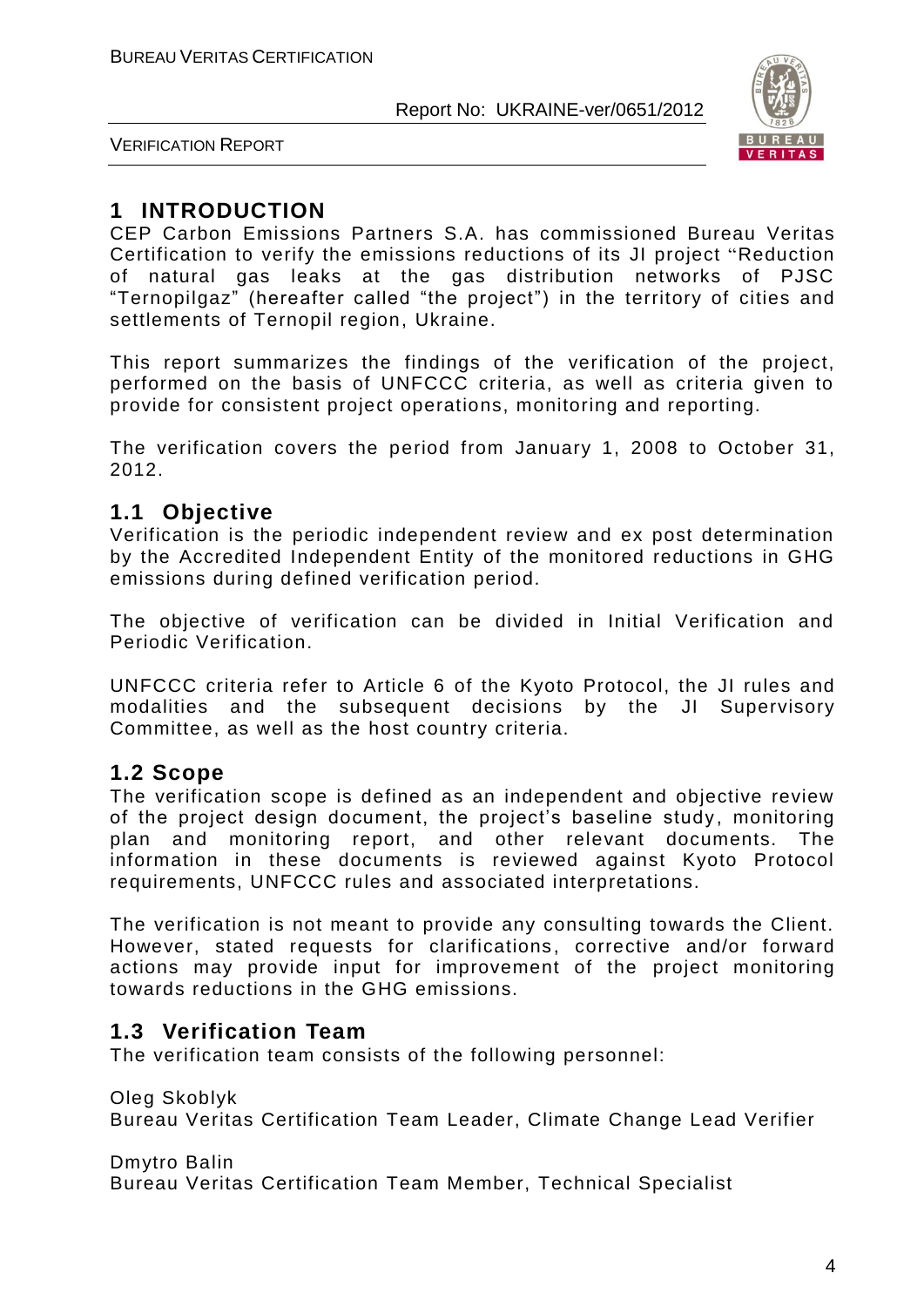

VERIFICATION REPORT

This verification report was reviewed by:

Ivan Sokolov Bureau Veritas Certification Internal Technical Reviewer

Vasyl Kobzar

Bureau Veritas Certification Team Member, Technical Specialist

# **2 METHODOLOGY**

The overall verification, from Contract Review to Verification Report & Opinion, was conducted using Bureau Veritas Certification internal procedures.

In order to ensure transparency, a verification protocol was customized for the project, according to the version 01 of the Joint Implementation Determination and Verification Manual, issued by the Joint Implementation Supervisory Committee at its 19 meeting on 04/12/2009. The protocol shows, in a transparent manner, criteria (requirements), means of verification and the results from verifying the identified criteria. The verification protocol serves the following purposes:

- It organizes, details and clarifies the requirements a JI project is expected to meet;
- It ensures a transparent verification process where the verifier will document how a particular requirement has been verified and the result of the verification.

The completed verification protocol is enclosed in Appendix A to this report.

# **2.1 Review of Documents**

The Monitoring Report (MR) submitted by CEP Carbon Emissions Partners S.A. and additional background documents related to the project design and baseline, i.e. country Law, Project Design Document (PDD), Approved CDM methodology, Determination Report of the project issued by Bureau Veritas Certification Holding SAS, No. UKRAINE-det/0538/2012 dated 12/10/2012, Guidance on criteria for baseline setting and monitoring, Host party criteria, Kyoto Protocol, Clarifications on Verification Requirements to be Checked by an Accredited Independent Entity were reviewed.

The verification findings presented in this report relate to the Monitoring Report for the period of 01/01/2008 – 31/10/2012, version 01 dated 01/11/2012 and version 02 dated 06/11/2012, and project as described in the determined PDD.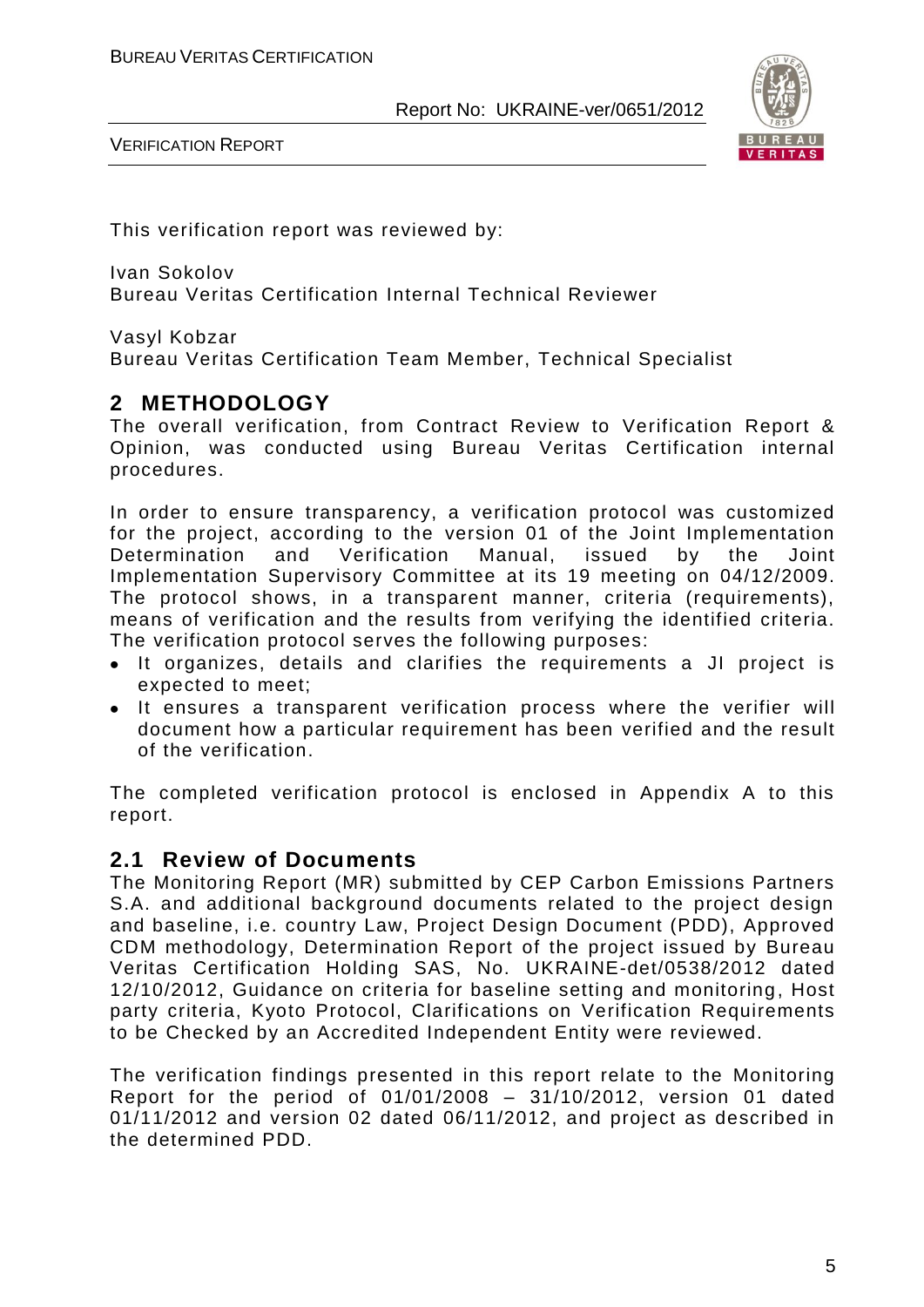

VERIFICATION REPORT

# **2.2 Follow-up Interviews**

On 08/11/2012 Bureau Veritas Certification performed (on-site) interviews with project stakeholders to confirm selected information and to resolve issues identified in the document review. Representatives of PJSC "Ternopilgaz" and CEP Carbon Emissions Partners S.A. were interviewed (see References). The main topics of the interviews are summarized in Table 1.

#### **Table 1 Interview topics**

| Interviewed<br>organization                                           | <b>Interview topics</b>                                                                                                                                                                                                                                                         |
|-----------------------------------------------------------------------|---------------------------------------------------------------------------------------------------------------------------------------------------------------------------------------------------------------------------------------------------------------------------------|
| PJSC "Ternopilgaz"                                                    | Organizational structure<br>➤<br>Responsibilities and authorities<br>⋗<br>Training of personnel<br>➤<br>Quality management procedures and technologies<br>⋗<br>Operation of equipment (logging)<br>⋗<br>Metering equipment control<br>⋗<br>Record keeping system, database<br>⋗ |
| Consultant:<br><b>CEP Carbon</b><br><b>Emissions Partners</b><br>S.A. | Baseline methodology<br>➤<br>Monitoring plan<br>⋗<br>Monitoring report<br>⋗<br>Deviations from the PDD<br>⋗                                                                                                                                                                     |

# **2.3 Resolution of Clarification, Corrective and Forward Action Requests**

The objective of this phase of the verification is to raise the requests for corrective actions and clarification and any other outstanding issues that needed to be clarified for Bureau Veritas Certification positive conclusion on the GHG emission reduction calculation.

If the Verification Team, in assessing the monitoring report and supporting documents, identifies issues that need to be corrected, clarified or improved with regard to the monitoring requirements, it should raise these issues and inform the project participants of these issues in the form of:

(a) Corrective action request (CAR), requesting the project participants to correct a mistake that is not in accordance with the monitoring plan;

(b) Clarification request (CL), requesting the project participants to provide additional information for the Verification Team to assess compliance with the monitoring plan;

(c) Forward action request (FAR), informing the project participants of an issue, relating to the monitoring that needs to be reviewed during the next verification period.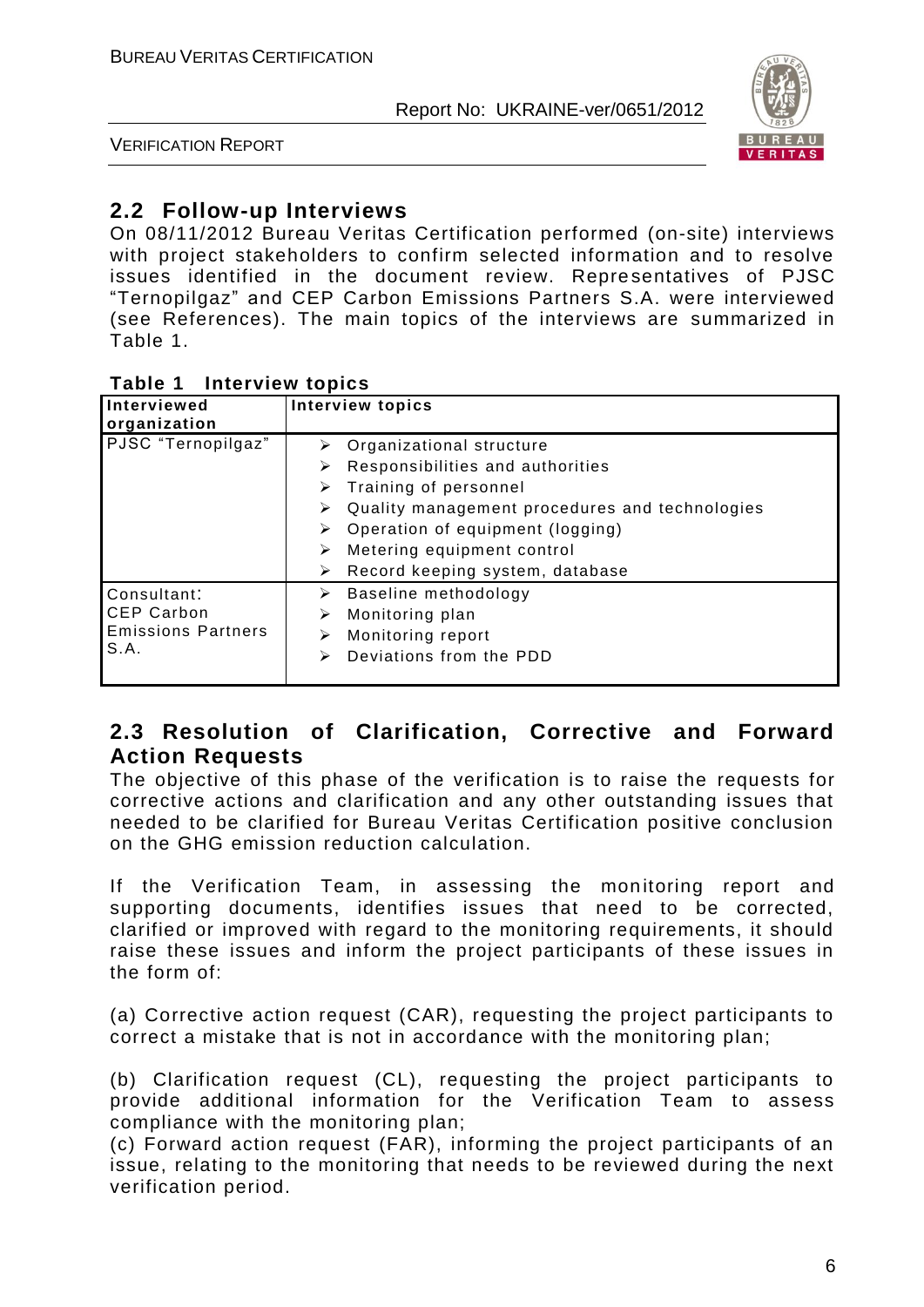

VERIFICATION REPORT

The Verification Team will make an objective assessment as to whether the actions taken by the project participants, if any, satisfactorily resolve the issues raised, if any, and should conclude its findings of the verification.

To guarantee the transparency of the verification process, the concerns raised are documented in more detail in the verification protocol in Appendix A.

# **3 VERIFICATION CONCLUSIONS**

In the following sections, the conclusions of the verification are stated.

The findings from the desk review of the original monitoring documents and the findings from interviews during the follow up visit are described in the Verification Protocol in Appendix A.

The Clarification, Corrective and Forward Action Requests are stated, where applicable, in the following sections and are further documented in the Verification Protocol in Appendix A. The verification of the Project resulted in 10 Corrective Action Requests, and 3 Clarification Requests.

The number between brackets at the end of each section corresponds to the DVM paragraph.

# **3.1 Remaining issues and FARs from previous verifications**

There aren't any issues and FARs from previous verifications .

# **3.2 Project approval by Parties involved (90-91)**

The project obtained approval by the Host party (Ukraine) - Letter of Approval No. 3214/23/7 issued by the State Environmental Investment Agency of Ukraine dated 29/10/2012, and written project approval by the party – buyer of the emission reduction units (Switzerland) - Letter of Approval No. J294-0485 issued by the Federal Office for the Environment of Switzerland (FOEN) dated 30/05/2012.

The abovementioned written approvals are unconditional.

The identified areas of concern as to the project approval by the parties involved, project participants' responses and BVC's conclusions are described in Appendix A to this report (refer to CAR 01, CAR 02).

# **3.3 Project implementation (92-93)**

PJSC "Ternopilgaz" is an enterprise that provides transportation and supply of natural gas in cities and settlements of Ternopil region, Ukraine. The company supplies natural gas to industrial enterprises (97), publicservice facilities (5085), consumers and population (236 515 apartments and individual accommodation units).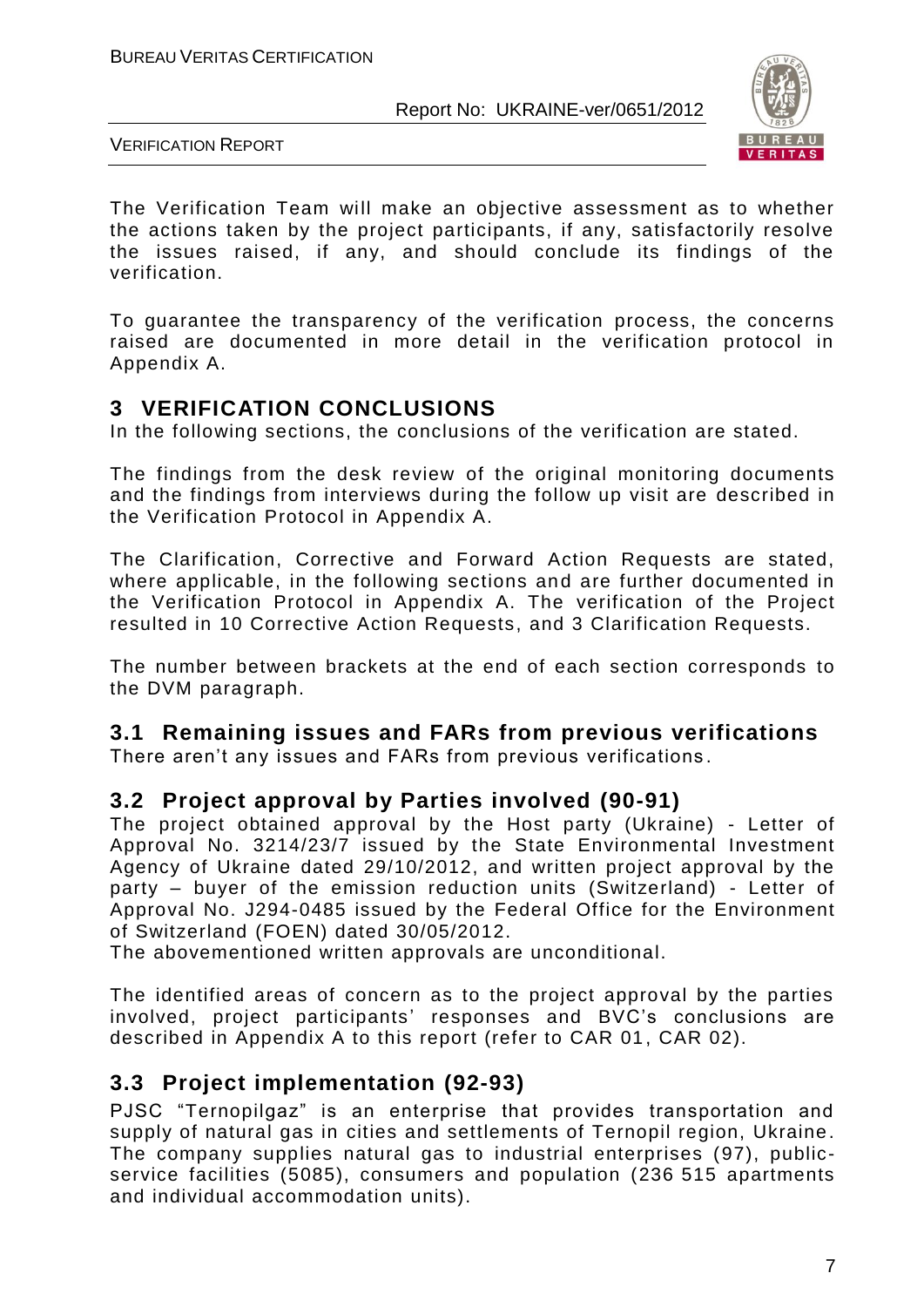

VERIFICATION REPORT

The structure of existing tariffs for gas transportation regulated by the state does not take into account the amortization and investment needs of gas distribution enterprises. This leads to a lack of financing for repair works and modernization of gas networks, purchase of proper technological equipment and components, and, as a result, contributes to the increase of methane leaks at PJSC "Ternopilgaz" facilities.

The project activities consist in the reduction of methane leaks that occur as a result of faulty sealing of GDN components of PJSC "Ternopilgaz" (gas equipment of GDPs (CGDPs) and gas fittings of gas pipelines).

Within the framework of the JI project in order to repair methane leaks at gas equipment and gas fittings two types of repairs are applied:

- 1. Complete replacement of old gas equipment and gas fittings with new units.
- 2. Replacement of sealing elements with the use of modern sealing materials, changing the common practice of maintenance and repair on the basis of paronite packing and gaskets made of cotton fibers with fatty treatment and asbestic and graphite filler.

The existing practice of maintenance and repair on the basis of paronite packing and gaskets made of cotton fibers with fatty treatment and asbestic and graphite filler does not give a long-lasting effect of methane leak reduction.

As a result of JI project activities, in addition to methane leak reductions, technical losses of natural gas decreased, a contribution was made to the improvement of environmental situation, and the risk of accidents and explosions was reduced.

In accordance with the PDD, version 03, the project boundary includes the spots of methane leaks in gas equipment (pressure regulators, valves, filters, etc.) of gas distribution points (cabinet-type gas distribution points); gas fittings (valves, gate valves, etc.) located within the gas distribution networks of PJSC "Ternopilgaz". The project boundary includes GDPs (CGDPs) (1465 units) and gas fittings (4636 units). During the reporting monitoring period gas equipment of 586 GDPs (CGDPs) and 1855 gas fitting units were repaired (replaced) in the framework of the project. In this monitoring period PJSC "Ternopilgaz" finished repairs of all GDP (CGDP) gas equipment units and gas fittings included in the JI project boundary. The number of repaired (replaced) GDP (CGDP) gas equipment units and repaired (replaced) gas fittings of PJSC "Ternopilgaz" gas distribution pipelines under the project is provided in Table 2 of this report: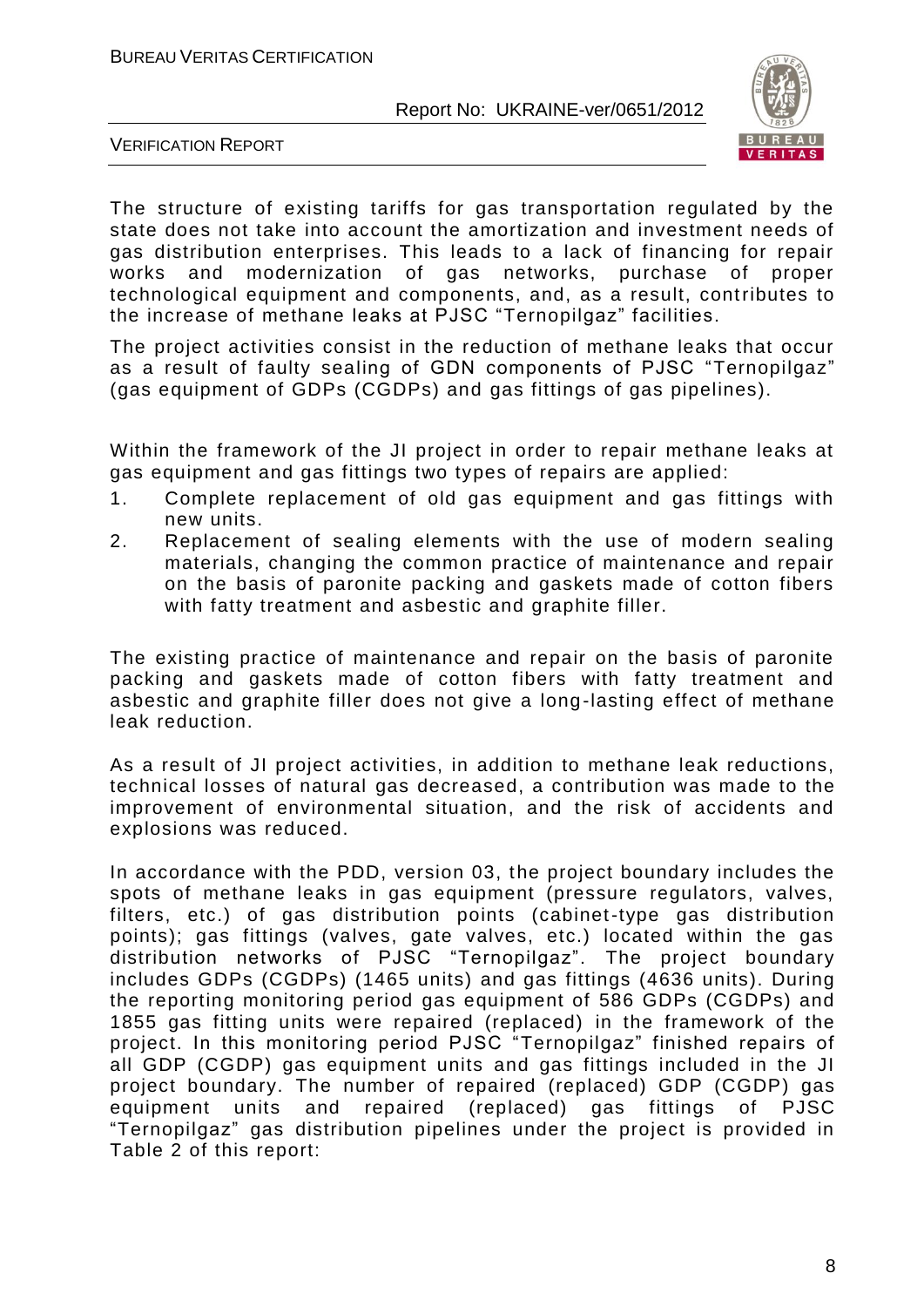

VERIFICATION REPORT

#### **Table 2 Status of the project implementation**

| <b>Period</b>               | <b>Number of GDPs</b><br>(CGDPs) where gas<br>equipment was<br>reparied (replaced) | <b>Number of repaired</b><br>(replaced) gas<br>fittings at gas<br>distribution<br>networks |  |  |
|-----------------------------|------------------------------------------------------------------------------------|--------------------------------------------------------------------------------------------|--|--|
| 2008                        | 220                                                                                | 696                                                                                        |  |  |
| 2009                        | 366                                                                                | 1159                                                                                       |  |  |
| 2010                        |                                                                                    |                                                                                            |  |  |
| 2011                        |                                                                                    |                                                                                            |  |  |
| January 2012 - October 2012 |                                                                                    |                                                                                            |  |  |
| Total                       | 586                                                                                | 1855                                                                                       |  |  |

Project activities include:

- Implementation of Purposeful Examination and Technical Maintenance (PETM) of GDN components (gas equipment of GDPs (CGDPs) and gas fittings);
- Detection of methane leaks: leak monitoring system at all GDN components (gas equipment of GDPs (CGDPs), gas fittings) that are included in the project boundary including repaired methane leaks (elements of GDN repaired as part of the project activity);
- Repair of all leaks detected: repair of leaking GDN components within the project boundary varied from replacement of sealing elements by using new and modern materials to replacement of gas equipment units and gas fittings with new and modern ones .

Project activities of the current monitoring period (January 1, 2008 – October 31, 2012) also involve Purposeful Examination and Technical Maintenance (PETM) of all GDP (CGDP) gas equipment and gas fittings that were repaired (replaced) in addition to scheduled repairs in the whole JI project life.

According to the Monitoring Plan provided in the PDD Version 03, current repairs of gas equipment are carried out once a year, a nd maintenance is performed once per half-year.

Results of measurements of methane leaks at repaired (replaced) GDP (CGDP) equipment and gas fittings of PJSC "Ternopilgaz" gas pipelines do not exceed the leaks that would have occurred in the absence of the project.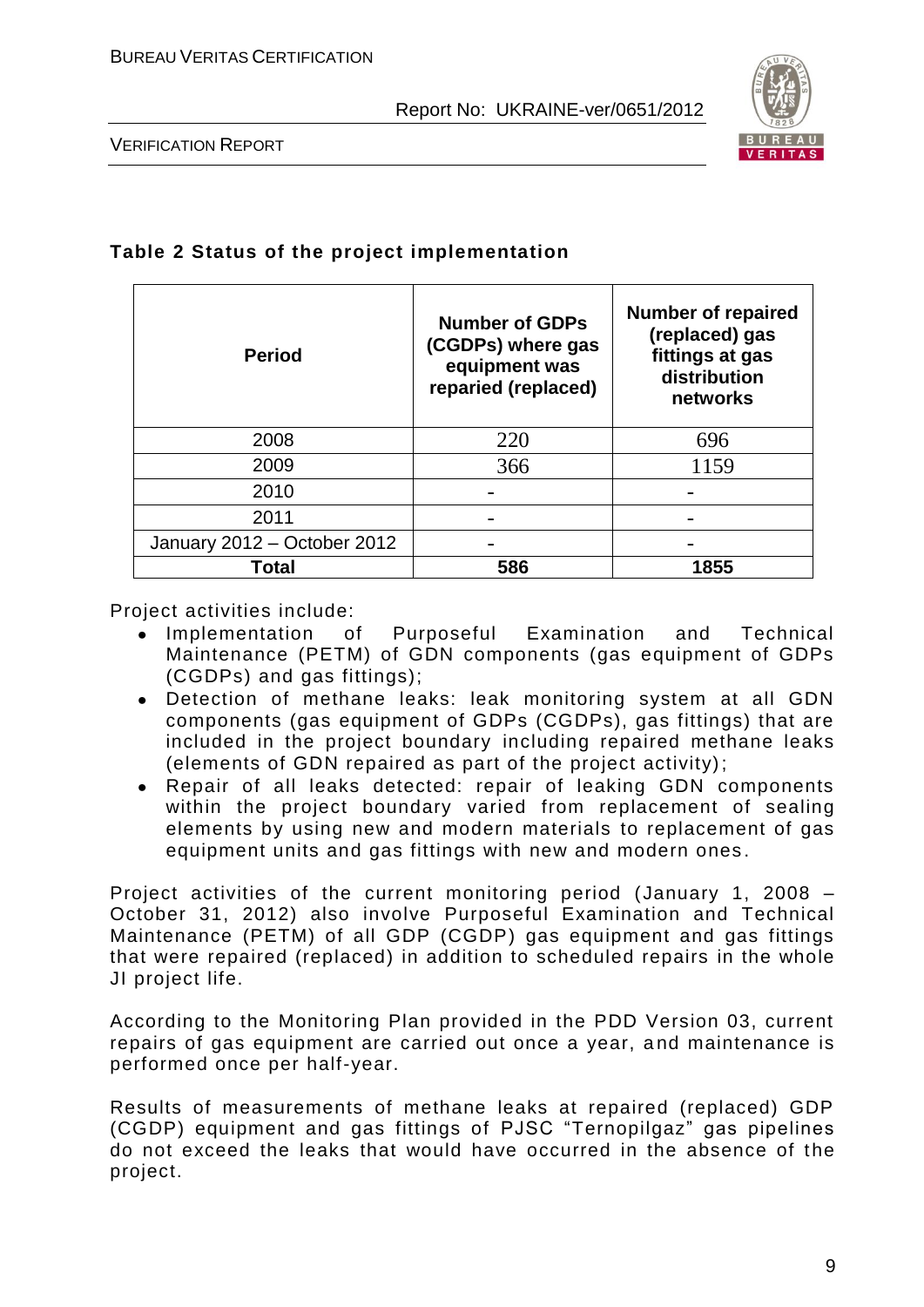

VERIFICATION REPORT

The project was in operation for the entire monitoring period – from 01/01/2008 to 31/10/2012.

The identified areas of concern as to the project implementation, project participants' responses and BVC's conclusions are described in Appendix A to this report (refer to CAR 03, CAR 04, CL 01, CL 02).

# **3.4 Compliance of the monitoring plan with the monitoring methodology (94-98)**

The monitoring occurred in accordance with the monitoring plan included in the PDD regarding which the determination has been deemed final and is so listed on the UNFCCC JI website.

For calculating the emission reductions key factors, such as sequence number of GDN component, Global Warming Potential of methane, number of activity (replacement/repair) at GDN component after the presence of APLNG was determined at such component, average mass fraction of methane in the natural gas, natural gas leak factor from GDN component in CLS, natural gas leak factor that corresponds to APLNG for GDN component, time of operation of GDN component under pressure from the beginning of monitoring period "y" to implementation of project activities (repair / replacement) that resulted in the repair of APLNG at such component, time of operation of GDN component under pressure from the moment of implementation of project activities (repair / replacement) that resulted in the repair of APLNG at such component to the end of the monitoring period "y", experience in implementing activities provided by the project, current practice that exists in this field in Ukraine, financial costs and background, legislation, influencing the baseline emissions and the activity level of the project and the emissions as well as risks associated with the project were taken into account, as appropriate.

Data sources used for calculating emission reductions, such as metering equipment – gas alarm STKh-17 and gas alarm Dozor S-P, information provided by equipment producers, data of the enterprise, "Methodology for calculation of greenhouse gas emission reductions achieved by abovestandard natural gas leak repair at the gas distribution networks" (registration number UkrNTI 0112U00A816 dated 2012) and IPCC are clearly identified, reliable and transparent.

Emission factors, including default emission factors, are selected by carefully balancing accuracy and reasonableness, and appropriately justified of the choice.

The calculation of emission reductions is based on conservative assumptions and the most plausible scenarios in a transparent manner.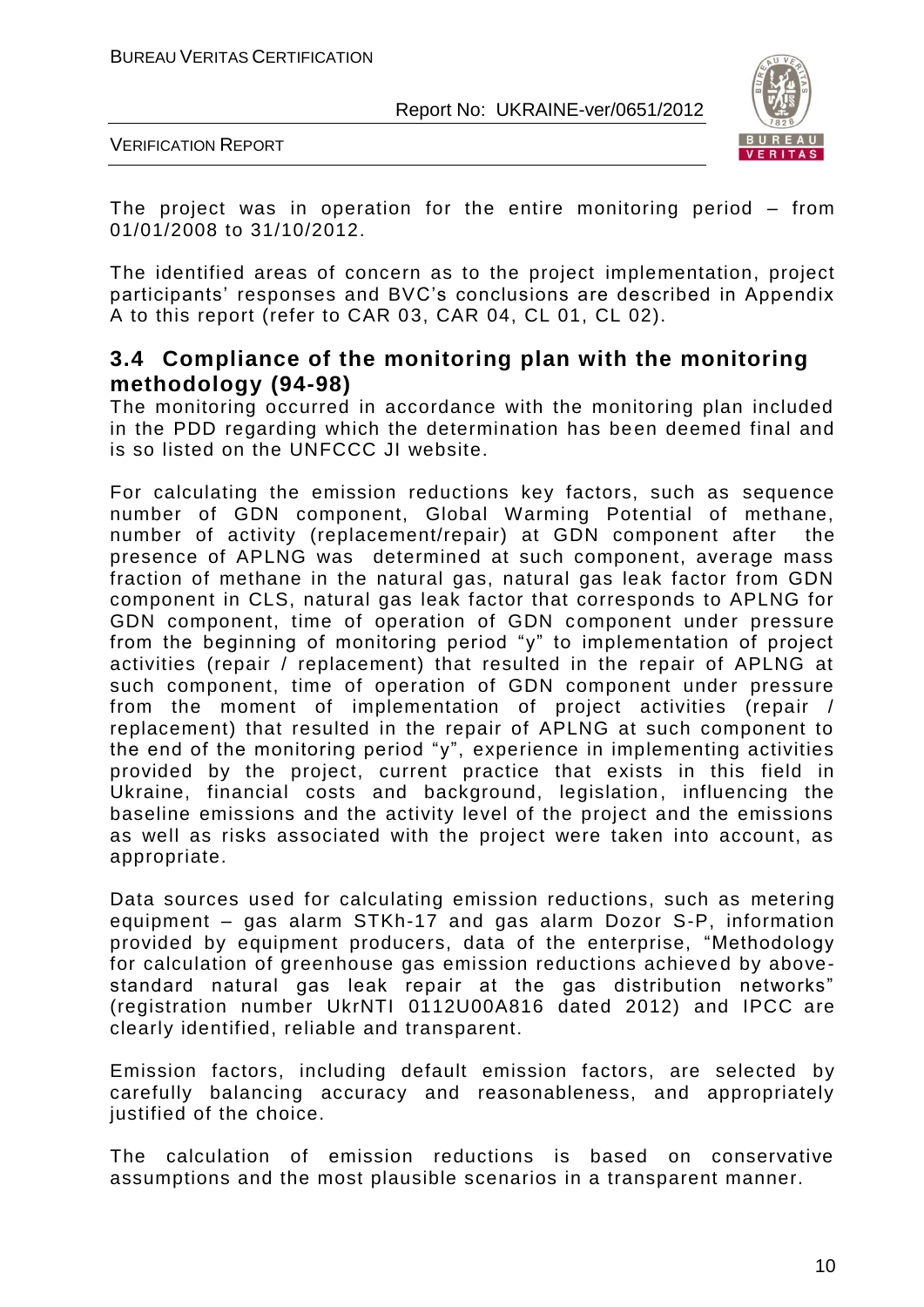

VERIFICATION REPORT

The monitoring periods per component of the project are clearly specified in the monitoring report and do not overlap with those for which verifications were already deemed final in the past.

The identified areas of concern as to the compliance of the monitoring plan with the monitoring methodology, project participants' responses and BVC's conclusions are described in Appendix A to this report (refer to CAR 05, CAR 06, CAR 07).

# **3.5 Revision of monitoring plan (99-100)**

Not applicable.

# **3.6 Data management (101)**

The data and their sources, provided in the monitoring report, are clearly identified, reliable and transparent.

The implementation of data collection procedures is in accordance with the monitoring plan provided in the PDD, including the quality control and quality assurance procedures.

The function of the monitoring equipment, including its calibration status, is in order.

According to the current Law "On metrology and metrological activity", all metering equipment in Ukraine shall meet the specified requirements of relevant standards and is subject to periodic verification. Calibration of metering equipment is carried out in accordance with the national standards.

Equipment that requires calibration and is used in the monitoring of methane leaks:

• STKh-17 gas alarm. The calibration period is 1 year.

As a result of verification (calibration) a certificate confirming the technical serviceability of an equipment unit is issued.

• Dozor S-P gas alarm. The calibration period is 1 year.

As a result of verification (calibration) a ce rtificate confirming the technical serviceability of an equipment unit is issued.

The evidence and records used for the monitoring are maintained in a traceable manner.

Coordination of activities of all departments and services of PJSC "Ternopilgaz" relating to the JI project implementation is carried out by the Working Team that was created by the Order of PJSC "Ternopilgaz" management No. 15 dated 04/02/2005. New composition of the Working team was approved by the head of PJSC "Ternopilgaz" management board in the order No. 253 dated 30/12/2011. The structure of the Working Team is shown in Figure 1.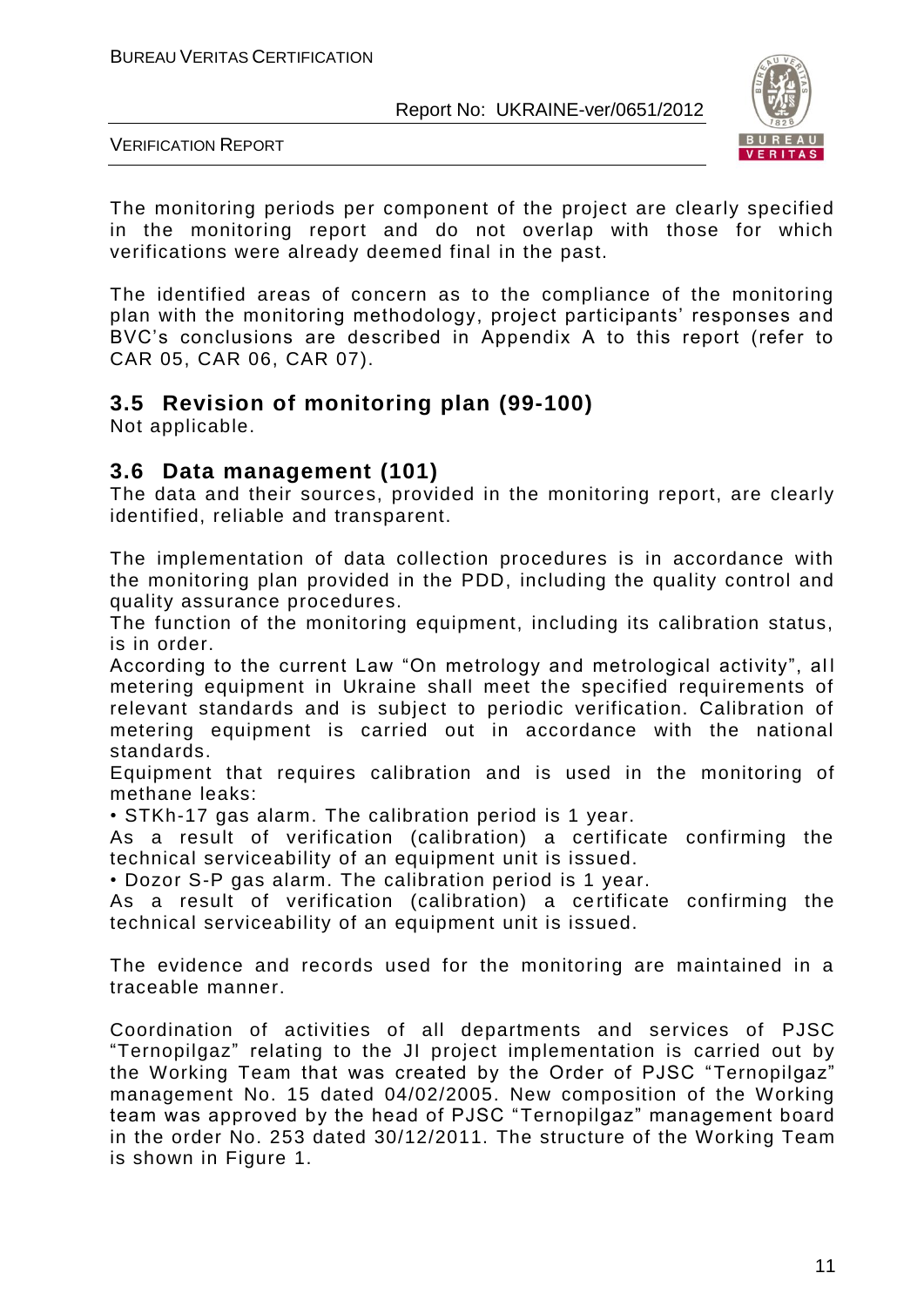

VERIFICATION REPORT



#### **Figure 1 Structure of the Working Team**

V. Karavanskiy is the leader of the Working Team responsible for the Project schedule development and determination of the necessary resources based on the data received.

V. Hutiy is the engineer of the Working Team responsible for organization of measurements and repair of leaks.

V. Yasyn is the technologist of the Working Team responsible for collection of information and performance of all the necessary calculations as provided in the monitoring plan of the JI project.

V. Tsebak is the Working Team Coordinator responsible for storage,

archiving and backuping of data relating to the JI project.

O. Huzovskiy is the metrologist of the Working Team, who ensures the availability of the calibrated metering devices and technical maintenance of the JI project.

All necessary data concerning GHG emission reduction monitoring is archived in paper and/or electronic form and kept till the end of the crediting period and for two years after the latest transaction with emission reduction units.

The Monitoring Report version 02 provides sufficient information on duties assigned, responsibility and authorities concerning implementation and undertaking of monitoring procedures, including data management. The verification team confirms the efficiency of the existing management and operational systems and considers them appropriate for reliable project monitoring.

The identified areas of concern as to data management, project participants' responses and BVC's conclusions are described in Appendix A to this report (refer to CAR 08, CAR 09, CAR 10, CL 03, CL 04).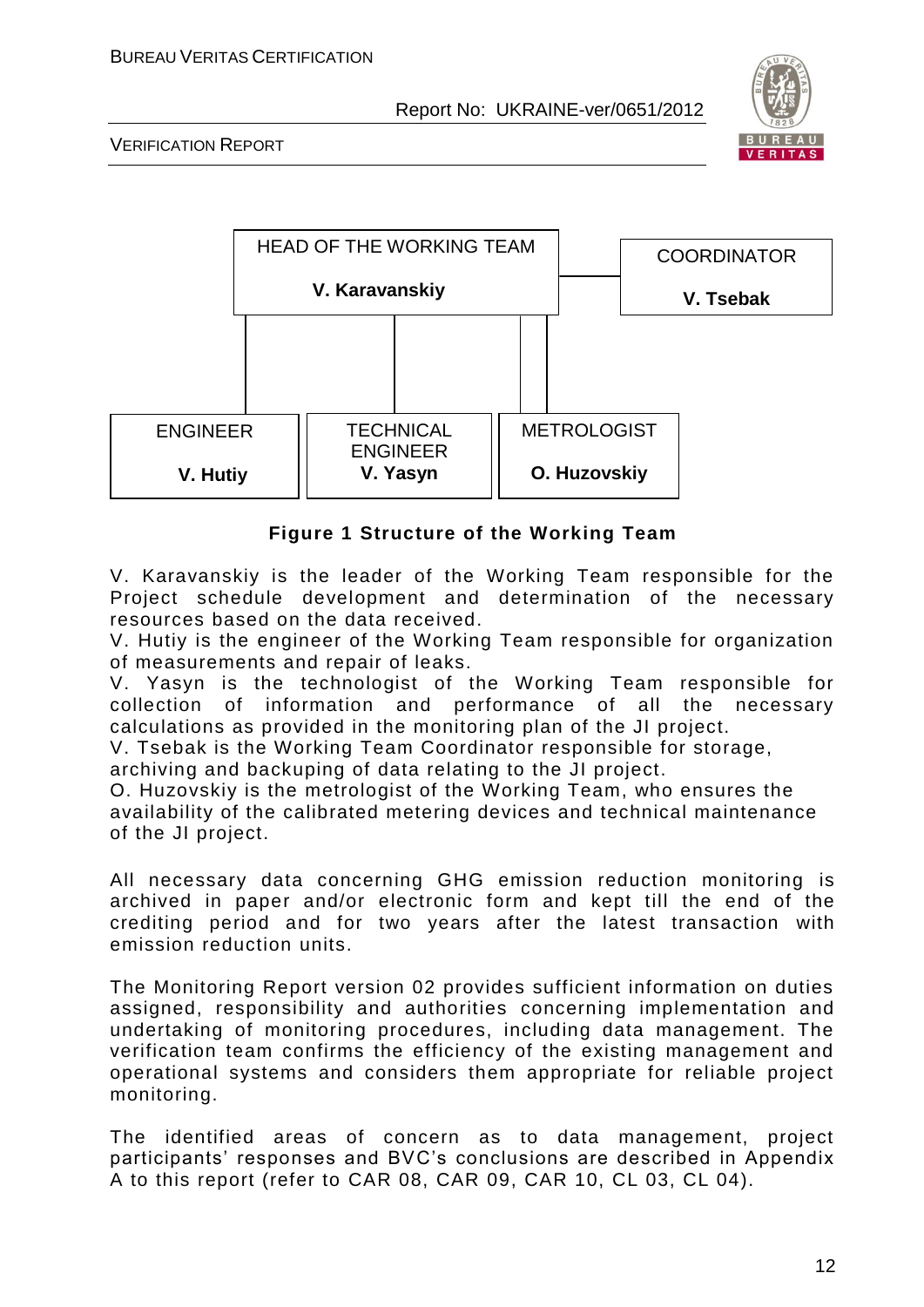

VERIFICATION REPORT

# **3.7 Verification regarding programmes of activities (102- 110)**

Not applicable.

# **4 VERIFICATION OPINION**

Bureau Veritas Certification has performed the 2nd periodic verification of the "Reduction of natural gas leaks at the gas distribution networks of PJSC "Ternopilgaz" Project for the period from January 1, 2008 to October 31, 2012, which applies JI specific approach. The verification was performed on the basis of UNFCCC criteria and host country criteria and also on the criteria given to provide for consistent project operations, monitoring and reporting.

The verification consisted of the following three phases: i) desk review of the monitoring report against the project design and the baseline and monitoring plan; ii) follow-up interviews with project stakeholders; iii) resolution of outstanding issues and the issuance of the final verification report and opinion.

The management of CEP Carbon Emissions Partners S.A. is responsible for the preparation of the GHG emissions data and the reported GHG emissions reductions of the project on the basis set out within the project Monitoring Plan indicated in the final PDD version 03. The development and maintenance of records and reporting procedures in accordance with that plan, including the calculation and determination of GHG emission reductions from the project, is the responsibility of the management of the project.

Bureau Veritas Certification verified the Project Monitoring Report version 02 for the reporting period of 01/01/2008 - 31/10/2012 as indicated below. Bureau Veritas Certification confirms that the project is implemented as planned and described in approved project design documents. Installed equipment being essential for generating emission reduction runs reliably and is calibrated appropriately. The monitoring system is in place and the project is generating GHG emission reductions.

Emission reductions achieved by the project for the period from 01/01/2008 to 31/10/2012 do not differ significantly from the amount predicted for the same period in the determined PDD. Emission reductions predicted in the determined PDD version 03 and actual emission reductions stated in the MR version 02 are provided in Table 3 of this report.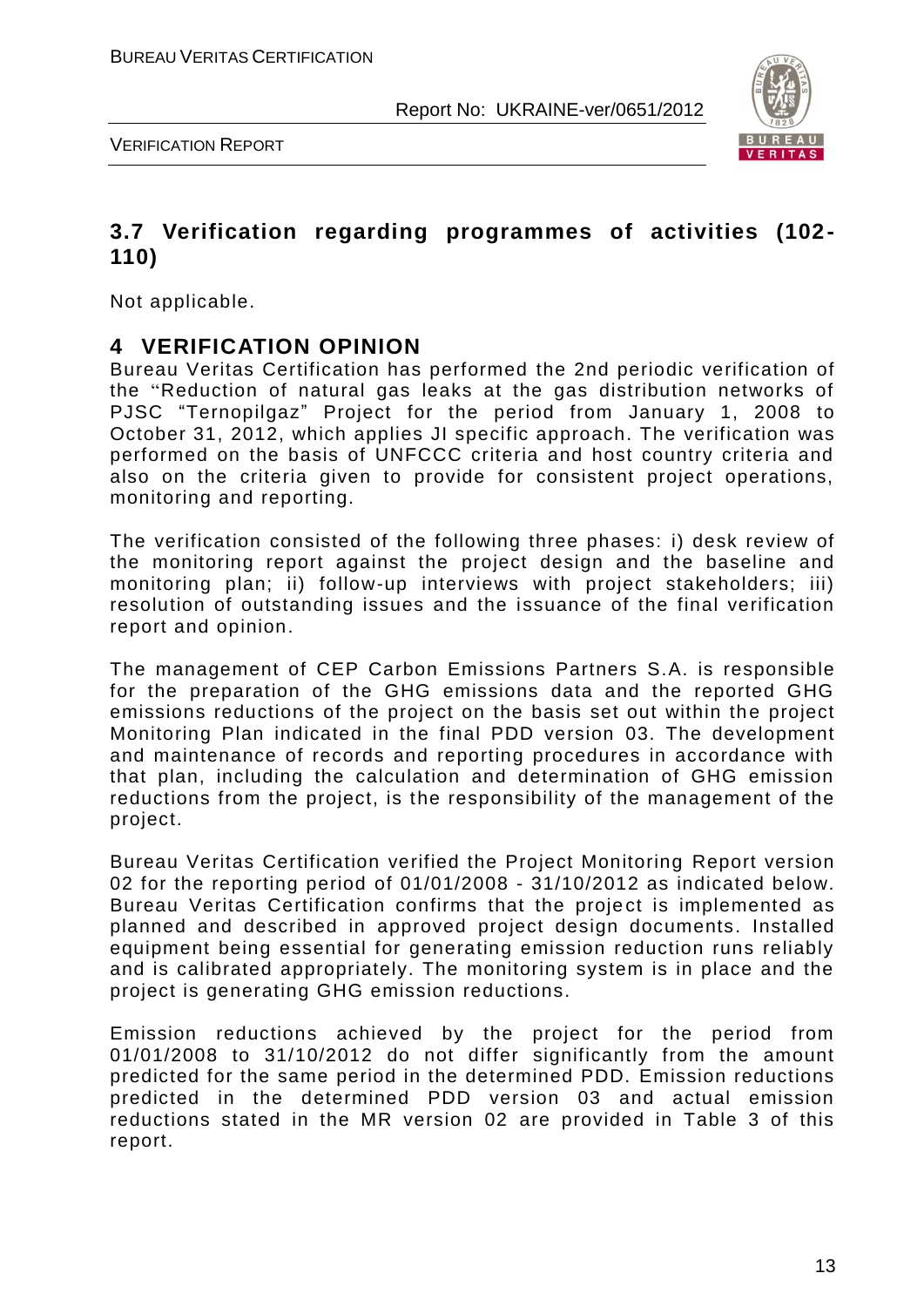

VERIFICATION REPORT

#### **Table 3 Emission reductions predicted in the determined PDD version 03 and actual emission reductions stated in the MR version 02**

| <b>Period</b> | <b>Estimated</b>                   | <b>GHG</b> |         | emission | <b>Actual</b>                         | <b>GHG</b> |    | emission |
|---------------|------------------------------------|------------|---------|----------|---------------------------------------|------------|----|----------|
|               | reductions                         | stated     | in      | the      | reductions                            | stated     | in | the      |
|               | determined PDD, t CO <sub>2e</sub> |            |         |          | Monitoring report, t CO <sub>2e</sub> |            |    |          |
| 2008          |                                    | 509 828    |         |          |                                       | 436 511    |    |          |
| 2009          | 679770                             |            |         | 590 475  |                                       |            |    |          |
| 2010          | 679770                             |            | 674 279 |          |                                       |            |    |          |
| 2011          | 679 770                            |            | 674 279 |          |                                       |            |    |          |
| 01/01/2012-   |                                    |            |         |          |                                       |            |    |          |
| 31/10/2012    | 566 480                            |            | 560 585 |          |                                       |            |    |          |
| Total         |                                    | 3 115 618  |         |          | 2 936 129                             |            |    |          |

The difference is explained by the fact that at the time of PDD writing it was impossible to obtain accurate data necessary for calculation of GHG emission reductions for the current monitoring period. To calculate the GHG emission reductions for the current monitoring period all the necessary information was given and this provided an opportunity to accurately determine the amount of emissions in the baseline and project scenarios. Amount of emission reductions for the period 01/01/2012- 31/10/2012 provided in the determined PDD was calculated by dividing the total annual amount of emission reductions stated in the PDD by 12 (12 months) and multiplying by 10 (10 months) .

Bureau Veritas Certification can confirm that the GHG emission reduction is accurately calculated and is free of material errors, omissions, or misstatements. Our opinion relates to the project's GHG emissions and resulting GHG emissions reductions reported and related to the approved project baseline and monitoring, and its associated documents. Based on the information we have seen and evaluated, we confirm, with a reasonable level of assurance, the following statement:

#### Reporting period: From 01/01/2008 to 31/10/2012

| In the period from 01/01/2008 to 31/12/2008 |  |                                               |
|---------------------------------------------|--|-----------------------------------------------|
| <b>Baseline emissions</b>                   |  | 595 452 tonnes of CO <sub>2</sub> equivalent. |
| Project emissions                           |  | 158 941 tonnes of CO <sub>2</sub> equivalent. |
| <b>Emission Reductions</b>                  |  | 436 511 tonnes of CO <sub>2</sub> equivalent. |
| In the period from 01/01/2009 to 31/12/2009 |  |                                               |
| <b>Baseline emissions</b>                   |  | 749 259 tonnes of CO <sub>2</sub> equivalent. |
| Project emissions                           |  | 158 784 tonnes of CO <sub>2</sub> equivalent. |
| <b>Emission Reductions</b>                  |  | 590 475 tonnes of CO <sub>2</sub> equivalent. |
| In the period from 01/01/2010 to 31/12/2010 |  |                                               |
| <b>Baseline emissions</b>                   |  | $: 832097$ tonnes of $CO2$ equivalent.        |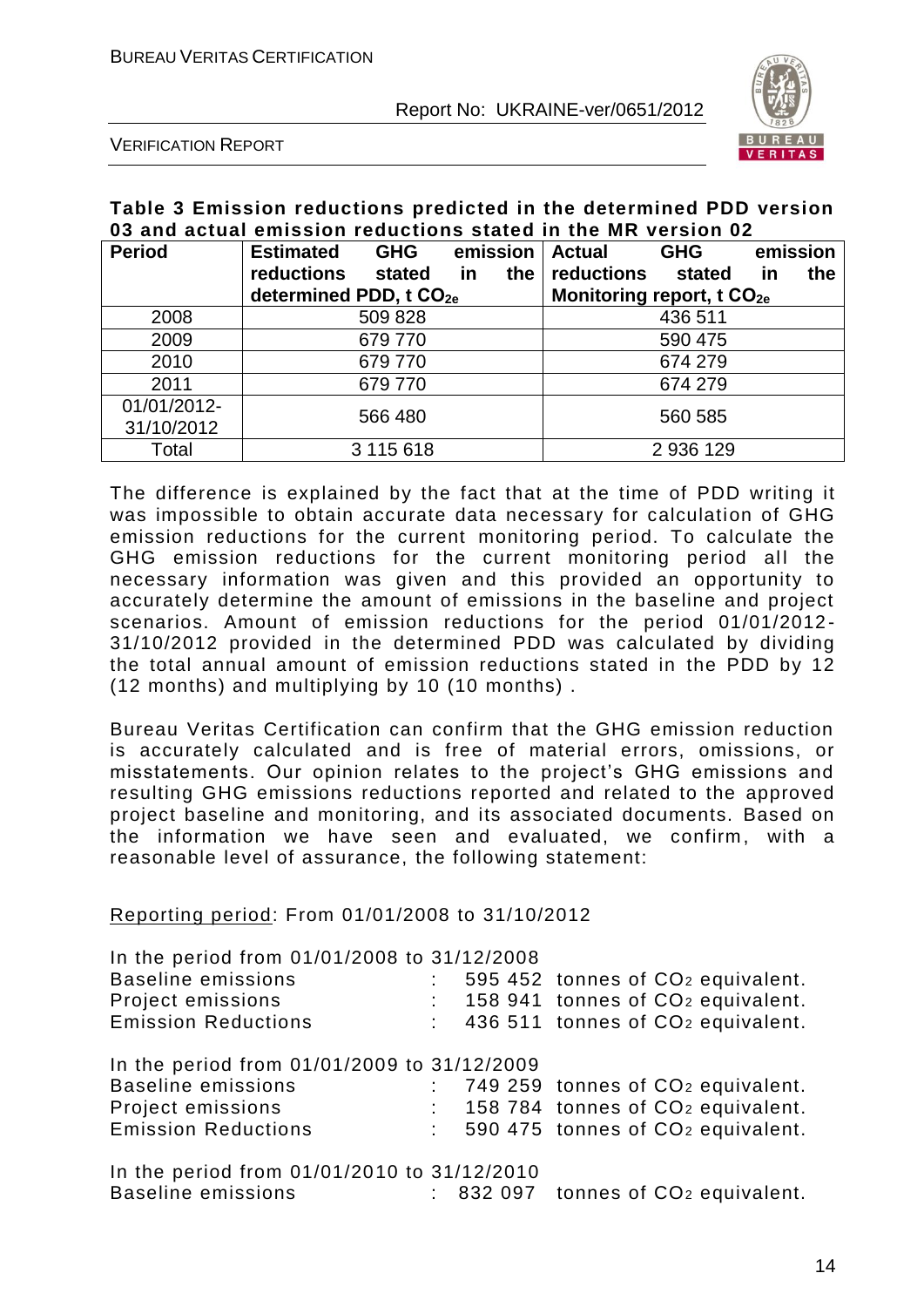

| Project emissions<br><b>Emission Reductions</b>   | : 674279 | $: 157818$ tonnes of $CO2$ equivalent.<br>tonnes of CO <sub>2</sub> equivalent. |
|---------------------------------------------------|----------|---------------------------------------------------------------------------------|
| In the period from 01/01/2011 to 31/12/2011       |          |                                                                                 |
| <b>Baseline emissions</b>                         | : 832097 | tonnes of CO <sub>2</sub> equivalent.                                           |
| Project emissions                                 | : 157818 | tonnes of CO <sub>2</sub> equivalent.                                           |
| <b>Emission Reductions</b>                        | : 674279 | tonnes of CO <sub>2</sub> equivalent.                                           |
| In the period from 01/01/2012 to 30/06/2012       |          |                                                                                 |
| <b>Baseline emissions</b>                         |          | 691 938 tonnes of CO <sub>2</sub> equivalent.                                   |
| Project emissions                                 |          | 131 353 tonnes of CO <sub>2</sub> equivalent.                                   |
| <b>Emission Reductions</b>                        |          | 560 585 tonnes of CO <sub>2</sub> equivalent.                                   |
| Total in the period from 01/01/2008 to 31/10/2012 |          |                                                                                 |
| <b>Baseline emissions</b>                         |          | $: 3700843$ tonnes of $CO2$ equivalent.                                         |
| Project emissions                                 |          | : 764 714 tonnes of CO <sub>2</sub> equivalent.                                 |
| <b>Emission Reductions</b>                        |          | $: 2936129$ tonnes of $CO2$ equivalent.                                         |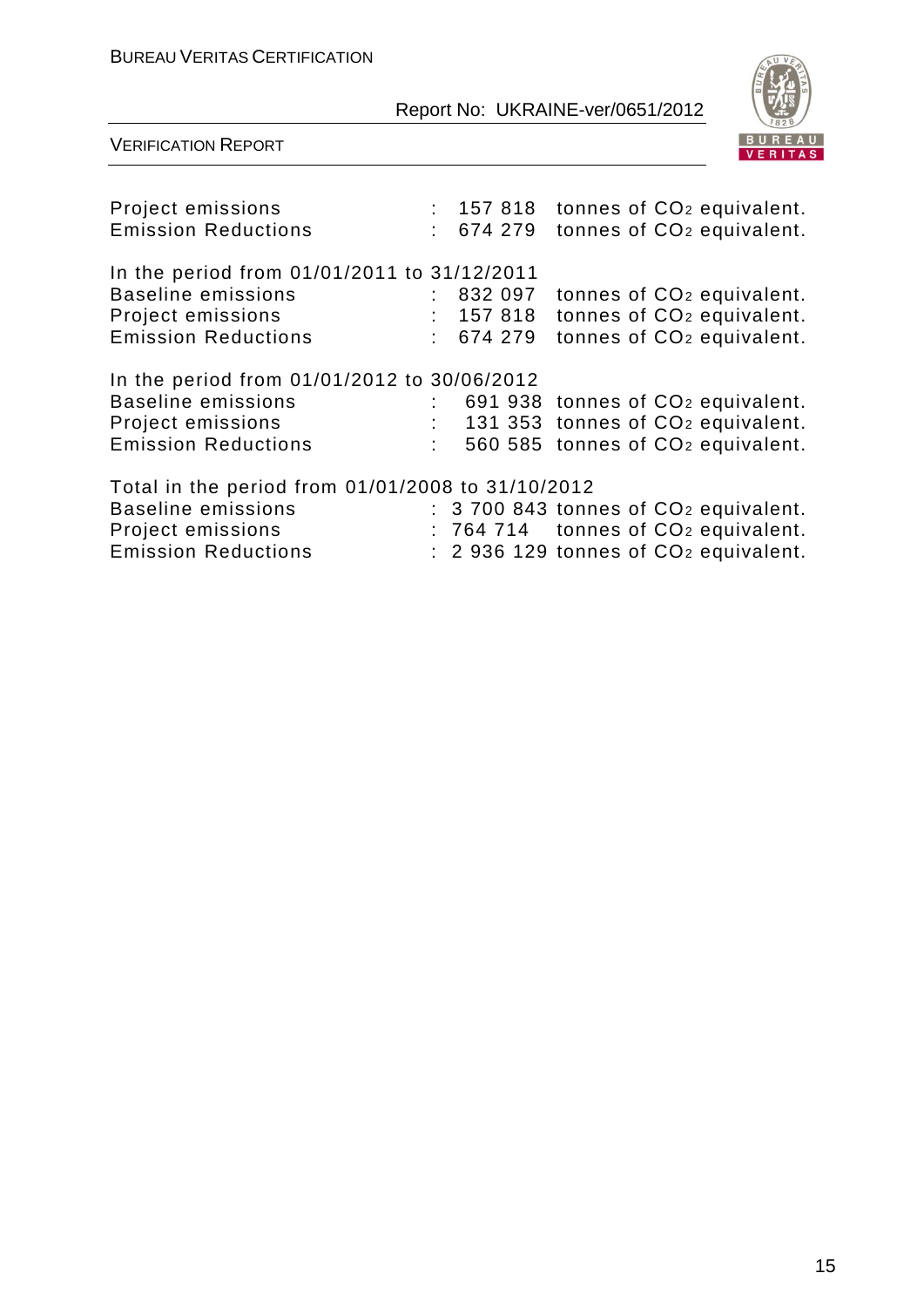

VERIFICATION REPORT

#### **5 REFERENCES**

# **Category 1 Documents:**

Documents provided by the project participants that relate directly to the GHG components of the project.

|                | The PDD of the JI project "Reduction of natural gas leaks at the                 |
|----------------|----------------------------------------------------------------------------------|
| /1/            | gas distribution networks of PJSC "Ternopilgaz", version 03, as of               |
|                | 25/06/2012                                                                       |
|                | Monitoring Report of the JI project "Reduction of natural gas leaks              |
| $\frac{12}{1}$ | at the gas distribution networks of PJSC "Ternopilgaz" for the                   |
|                | period of 01/01/2008-31/10/2012, version 01, as of 01/11/2012                    |
|                | Monitoring Report of the JI project "Reduction of natural gas leaks              |
| /3/            | at the gas distribution networks of PJSC "Ternopilgaz" for the                   |
|                | period of 01/01/2008-31/10/2012, version 02, as of 06/11/2012                    |
|                | Annex 1 "Registry of gas distribution points and gas fittings                    |
| /4/            | included into the project boundary of the JI project "Reduction of               |
|                | natural gas leaks at the gas distribution networks of PJSC                       |
|                | "Ternopilgaz"<br>Annex 2 "Registry of repairs of gas distribution points and gas |
|                | fittings included into the project boundary of the JI project                    |
| /5/            | "Reduction of natural gas leaks at the gas distribution networks of              |
|                | PJSC "Ternopilgaz" and "Registry of locations of GDN components                  |
|                | included into the project boundary, under the pressure"                          |
|                | Determination Report of the JI project "Reduction of natural gas                 |
| /6/            | leaks at the gas distribution networks of PJSC "Ternopilgaz",                    |
|                | issued by Bureau Veritas Certification Holding SAS, No. UKRAINE-                 |
|                | det/0538/2012 dated 12/07/2012                                                   |
| 171            | Letter of Approval No. 3214/23/7 issued by the<br><b>State</b>                   |
|                | Environmental Investment Agency of Ukraine as of 29/10/2012                      |
| /8/            | Letter of Approval No. J294-0485 issued by the Federal Office for                |
|                | the Environment (FOEN) of Switzerland dated 30/05/2012.                          |
|                | Methodology for calculation of greenhouse gas emission                           |
|                | reductions achieved by above-standard natural gas leak repair at                 |
| /9/            | gas distribution networks" that was developed by the Institute of                |
|                | Gas of the National Academy of Sciences of Ukraine (registration                 |
|                | number UkrNTI 0112U00A816 dated 2012)                                            |

#### **Category 2 Documents:**

Background documents related to the design and/or methodologies employed in the design or other reference documents.

|  |  |  |  | Order No. 15 on creation of a Working Team on control over natural gas leaks I |  |
|--|--|--|--|--------------------------------------------------------------------------------|--|
|  |  |  |  | at shut-off valves and other gas distribution network equipment dated          |  |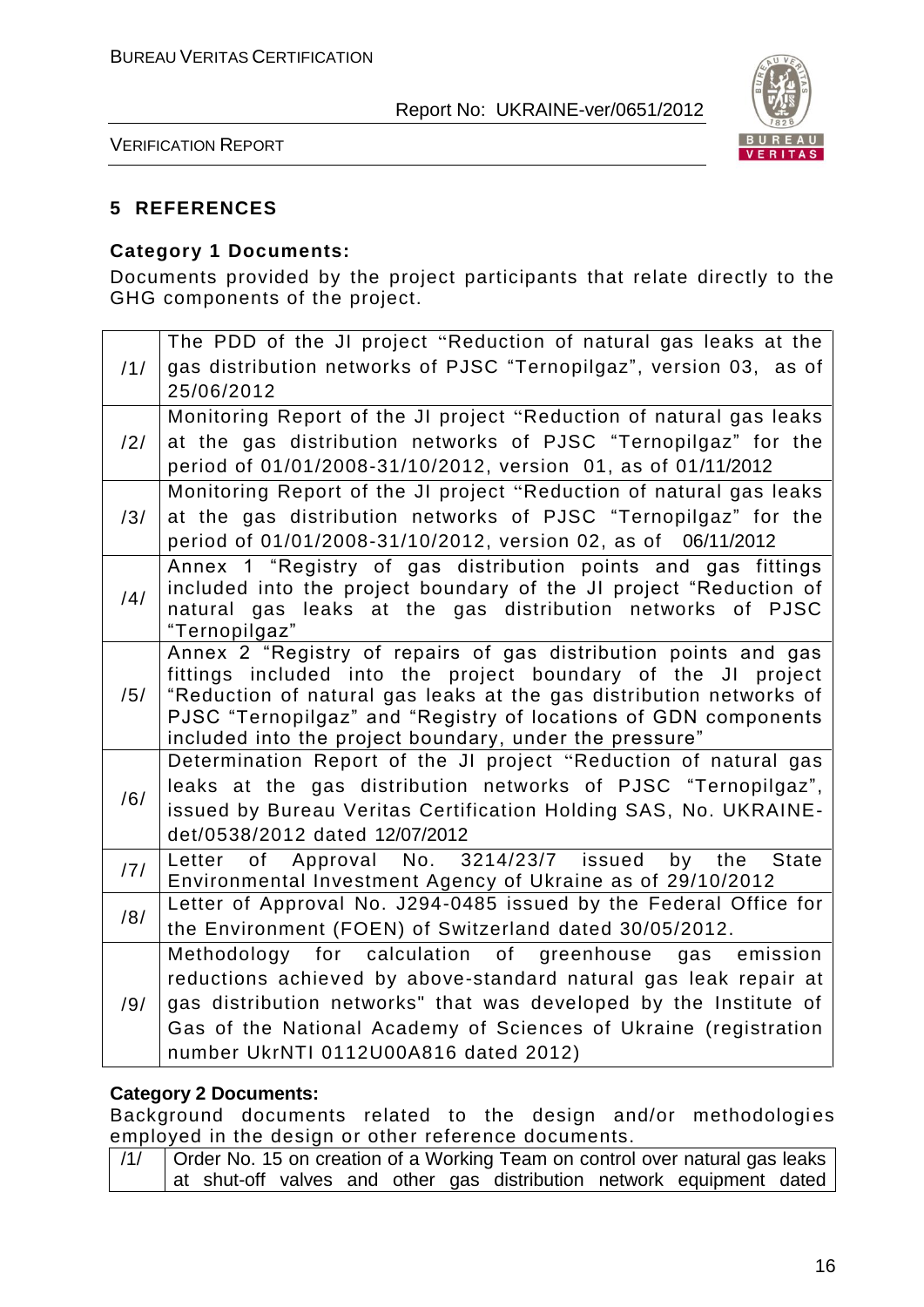

|      | 04/02/2005                                                                                                                   |
|------|------------------------------------------------------------------------------------------------------------------------------|
| /2/  | Order on changes in the composition of the Working Team on natural gas leak                                                  |
|      | control at gas distribution network equipment and leak repair in the framework                                               |
|      | of the JI project No. 253 dated 30/12/2011                                                                                   |
| /3/  | Metering Device Calibration Certificate No. 80202/63 (Dozor S-P gas alarm),                                                  |
|      | dated 21/02/2012                                                                                                             |
| /4/  | Metering Device Calibration Certificate No. 813/107 (STKh-17 gas alarm),                                                     |
|      | dated 30/03/2010                                                                                                             |
| /5/  | Metering Device Calibration Certificate No. 31/815 (STKh-17 gas alarm), dated                                                |
|      | 06/02/2008                                                                                                                   |
| /6/  | Metering Device Calibration Certificate No. 580/807 (STKh-17 gas alarm),                                                     |
|      | dated 11/03/2009                                                                                                             |
| /7/  | Technical passport of Cabinet-type gas control point CGCP No. 130                                                            |
| /8/  | Photos of CGDP/GDP in the city of Ternopil and adjacent territories                                                          |
| /9/  | Photos of gas fittings of CGDP/GDP in the city of Ternopil and adjacent<br>territories                                       |
| /10/ | Information on replacement of GDP/CGDP equipment in the period of 2005-                                                      |
|      | 2011 (No. 849 dated July 05, 2015)                                                                                           |
| /11/ | Photos of measurement works                                                                                                  |
| /12/ | Photos of installed/repaired equipment (GDN components)                                                                      |
| /13/ |                                                                                                                              |
|      | Registry of gas equipment of the gas distribution points and on the gas                                                      |
|      | armature, flanged, threaded joints of the gas distribution pipelines of PJSC                                                 |
|      | "Ternopilgaz"                                                                                                                |
| /14/ | Construction works acceptance certificate No. 61 dated June 2011                                                             |
| /15/ | Construction works acceptance certificate No. 60 dated June 2010                                                             |
| /16/ | Act of acceptance of gas control point PGRSh 22-2-02UI No. 10 dated                                                          |
|      | December 2010                                                                                                                |
| /17/ | Act of acceptance of gas control point PGRSh 22-2-02UI No. 11 dated                                                          |
|      | December 2011                                                                                                                |
| /18/ | Working commission's act of acceptance of constructed facility for operation                                                 |
| /19/ | No 406 dated 24/10/2011 (GDP reconstruction)<br>Working commission's act of acceptance of constructed facility for operation |
|      | No 390 dated 18/11/2010 (GDP reconstruction)                                                                                 |
| /20/ | Act of acceptance of gas control unit with gas pressure regulator No. 386-A                                                  |
|      | dated 18/08/2011                                                                                                             |
| /21/ | Act of acceptance of gas control unit with gas pressure regulator No. 183-A                                                  |
|      | dated 24/11/2008                                                                                                             |
| /22/ |                                                                                                                              |
|      | Work acceptance certificate dated June 2009                                                                                  |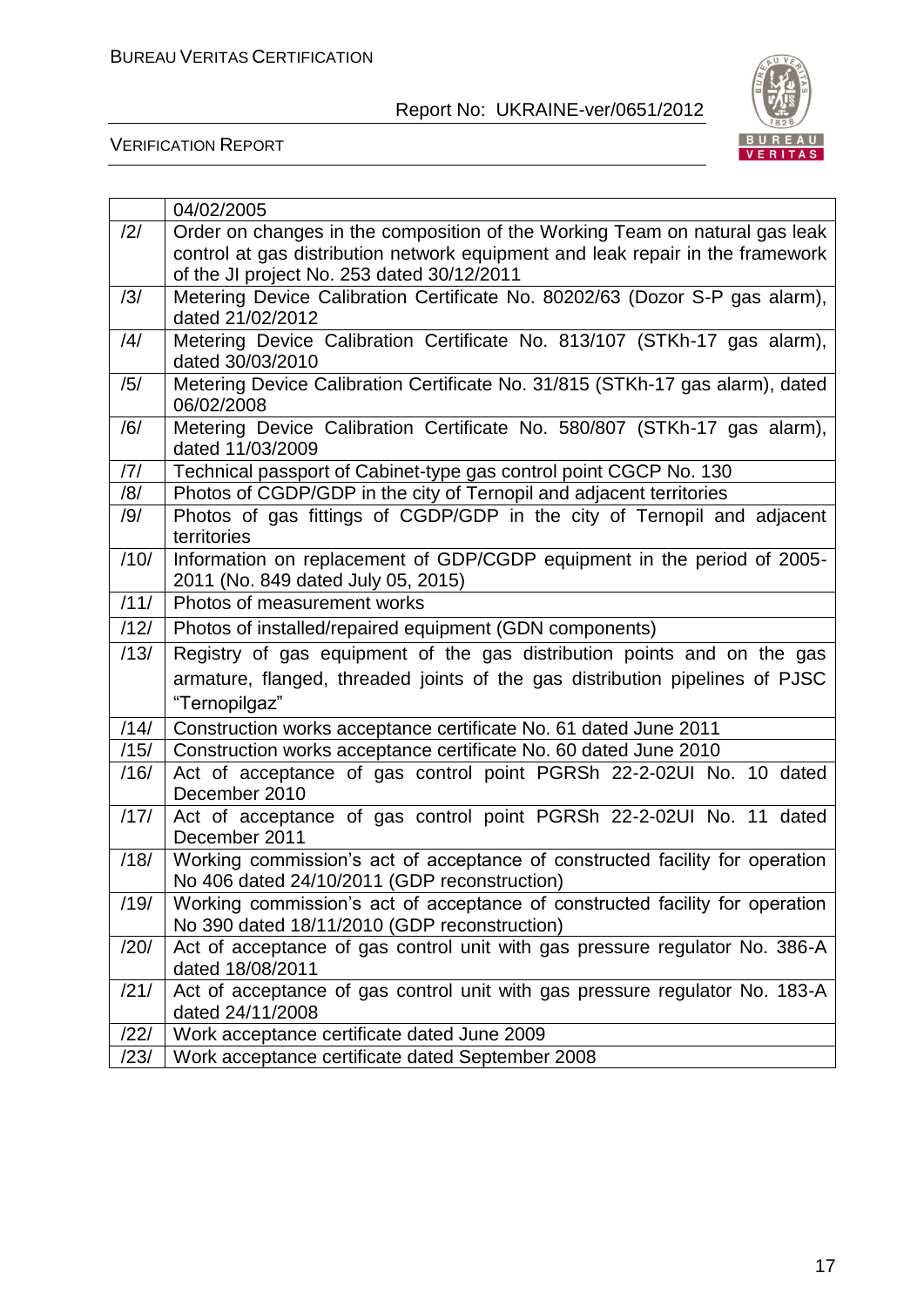

VERIFICATION REPORT

#### **Persons interviewed:**

List persons interviewed during the verification or persons that contributed with other information that are not included in the documents listed above.

|     | <b>Name</b>    | Organisation       | <b>Position</b>                                                |
|-----|----------------|--------------------|----------------------------------------------------------------|
| /1/ | V. Karavanskiy | PJSC "Ternopilgaz" | Deputy Chairman of the<br><b>Board</b>                         |
| 2   | V. Hutiy       | PJSC "Ternopilgaz" | Head of Production and<br><b>Technical Department</b>          |
| /3/ | V. Yasyn       | PJSC "Ternopilgaz" | <b>Engineer of Production</b><br>and Maintenance<br>Department |
| /4/ | V. Tsebak      | PJSC "Ternopilgaz" | Deputy Head of Material<br>and Technical Support<br>Department |
| /5/ | O. Huzovskiy   | PJSC "Ternopilgaz" | <b>Category II Metrology</b><br>Engineer                       |
| /6/ | S. Repinetskyi | "CEP" LLC          | <b>CEP Carbon Emissions</b><br><b>Partners Consultant</b>      |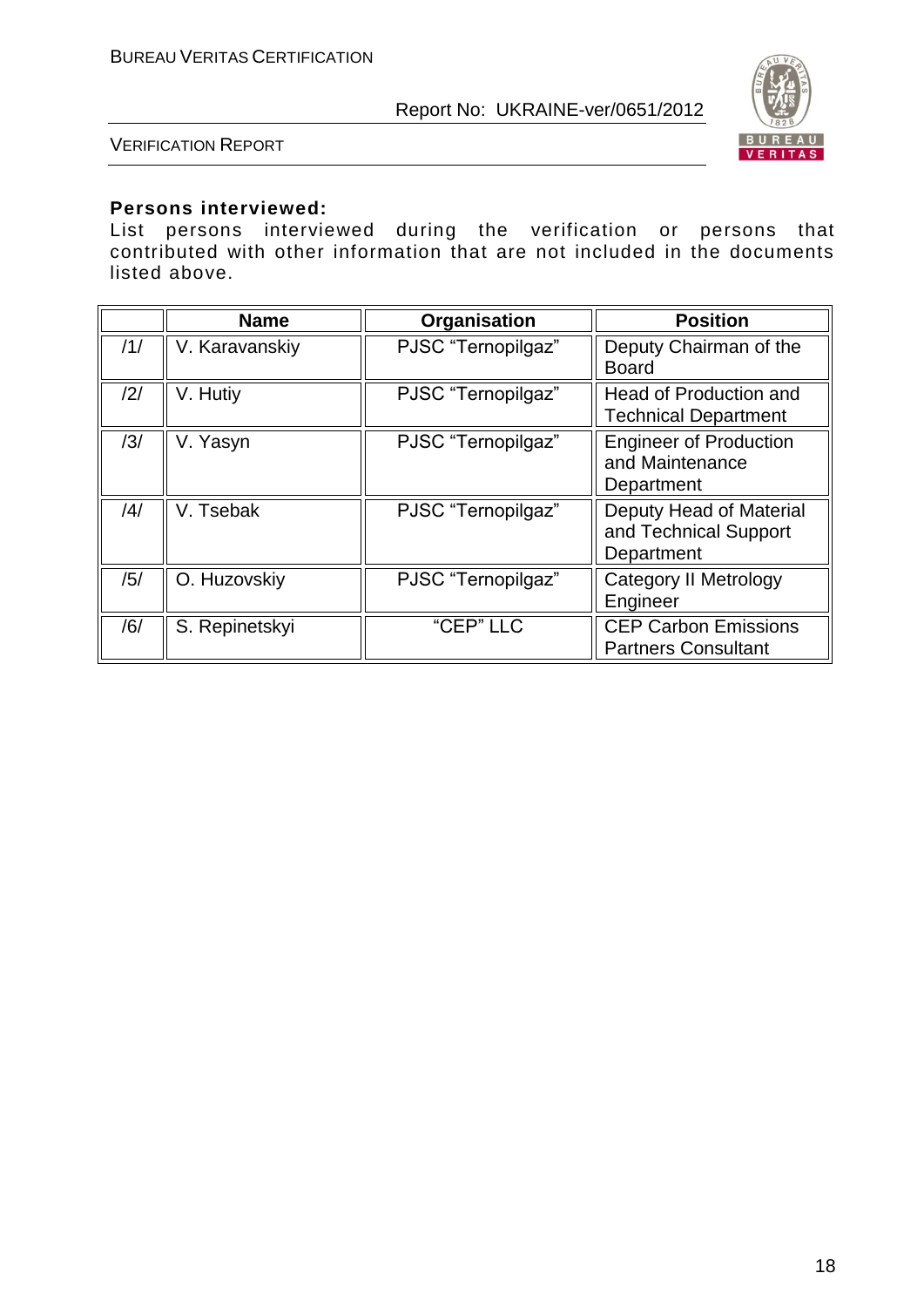

#### VERIFICATION REPORT

# APPENDIX A: JI PROJECT VERIFICATION PROTOCOL

#### **BUREAU VERITAS CERTIFICATION HOLDING SAS**

#### **JI PROJECT VERIFICATION PROTOCOL**

#### **Check list for verification, according to the JOINT IMPLEMENTATION DETERMINATION AND VERIFICATION MANUAL (Version 01)**

| <b>DVM</b><br><b>Paragraph</b> | <b>Check Item</b>                                                                                                                                                                                                                                                                    | Initial finding                                                                                                                                                                                                                                                                                         | <b>Draft Conclusion</b>                        | <b>Final Conclusion</b> |
|--------------------------------|--------------------------------------------------------------------------------------------------------------------------------------------------------------------------------------------------------------------------------------------------------------------------------------|---------------------------------------------------------------------------------------------------------------------------------------------------------------------------------------------------------------------------------------------------------------------------------------------------------|------------------------------------------------|-------------------------|
|                                | <b>Project approvals by Parties involved</b>                                                                                                                                                                                                                                         |                                                                                                                                                                                                                                                                                                         |                                                |                         |
| 1.90                           | Has the DFPs of at least one Party<br>involved, other than the host Party,<br>issued a written project approval when<br>submitting the first verification report to<br>secretariat for publication in<br>the<br>accordance with paragraph 38 of the JI<br>guidelines, at the latest? | The Project has been approved by both<br>Parties. Letters of Approval have been<br>provided to the Verification Team.<br><b>CAR 01.</b> Information relating to the Letters of<br>Endorsement in Section A.2. of the MR is<br><i>irrelevant.</i><br><b>CAR 02.</b> Please, state the date of the latest | <b>CAR 01</b><br><b>CAR 02</b>                 | OK.<br>OK               |
| 2.91                           | Are all the written project approvals by<br>Parties involved unconditional?                                                                                                                                                                                                          | version of the Determination report.<br>Yes, all the written project approvals by<br>Parties involved are unconditional.                                                                                                                                                                                | OK.                                            | <b>OK</b>               |
| <b>Project implementation</b>  |                                                                                                                                                                                                                                                                                      |                                                                                                                                                                                                                                                                                                         |                                                |                         |
| 3.92                           | Has the project been implemented in<br>accordance with the PDD regarding<br>determination has been<br>which the<br>deemed final and is so listed on the<br>UNFCCC JI website?                                                                                                        | Yes, the project has been implemented in<br>accordance with the PDD regarding which the<br>determination is listed on the UNFCCC JI<br>website.<br>In accordance with the PDD version 03, the<br>project boundary encompasses spots of                                                                  | <b>CL 01</b><br><b>CAR 03</b><br><b>CAR 04</b> | <b>OK</b><br>OK<br>OK   |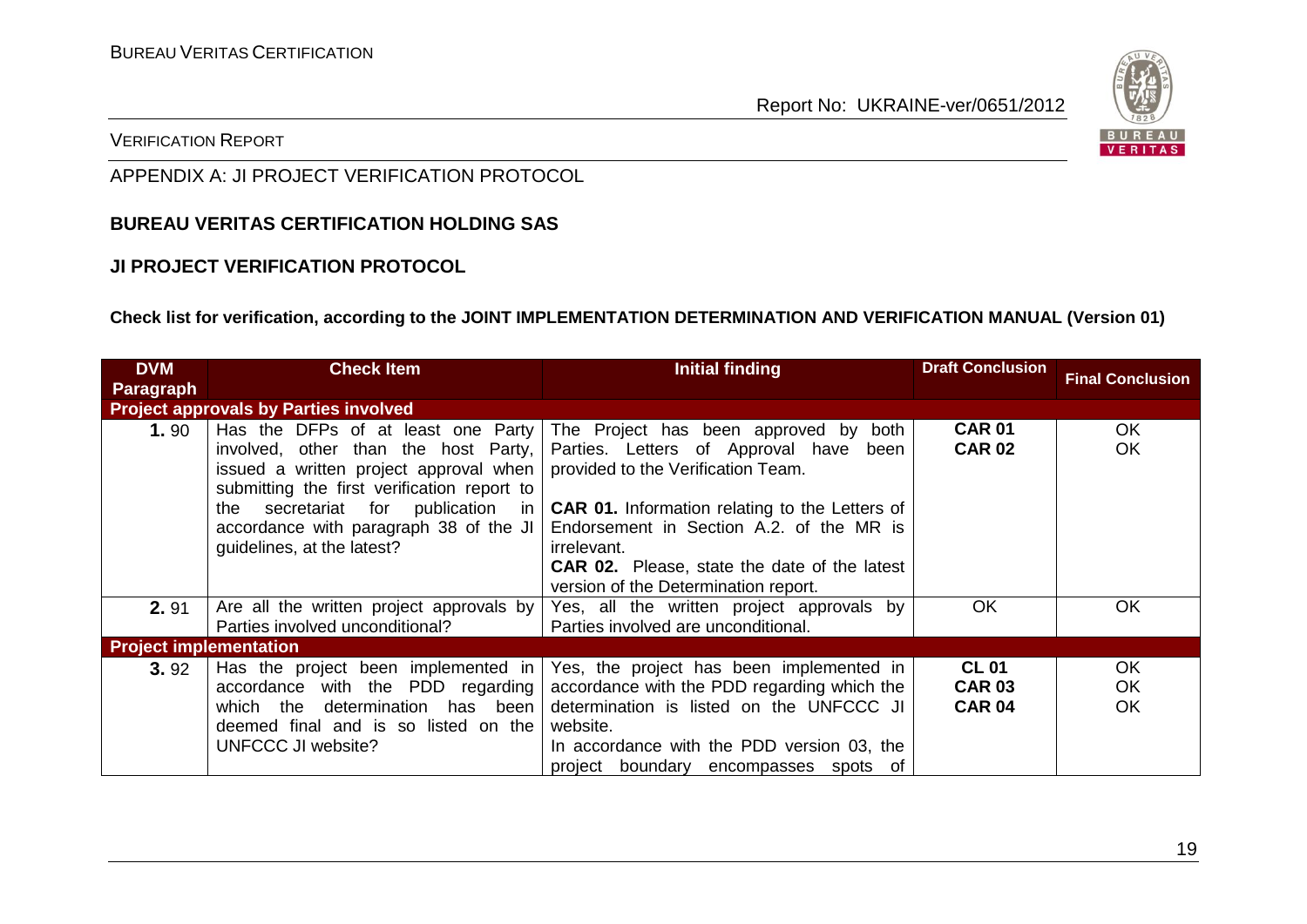

| <b>DVM</b>       | <b>Check Item</b>                                                               | <b>Initial finding</b>                                                                                                                                                                                                                                                                                                                                                                                                                                                                                                                                                                                                                                                                                                                                                                                                                                                                                                                                                                                                                                                                                                                                                                                     | <b>Draft Conclusion</b> | <b>Final Conclusion</b> |
|------------------|---------------------------------------------------------------------------------|------------------------------------------------------------------------------------------------------------------------------------------------------------------------------------------------------------------------------------------------------------------------------------------------------------------------------------------------------------------------------------------------------------------------------------------------------------------------------------------------------------------------------------------------------------------------------------------------------------------------------------------------------------------------------------------------------------------------------------------------------------------------------------------------------------------------------------------------------------------------------------------------------------------------------------------------------------------------------------------------------------------------------------------------------------------------------------------------------------------------------------------------------------------------------------------------------------|-------------------------|-------------------------|
| <b>Paragraph</b> |                                                                                 | methane leaks caused by faulty sealing of<br>GDP (CGDP) gas equipment, gas fittings,<br>flanged and threaded joints of gas distribution<br>networks of PJSC "Ternopilgaz".<br>Project activities for the current monitoring<br>period (from January 1, 2008 - October 31,<br>2012) were also subject to the further<br>Purposeful<br>Examination<br>Technical<br>and<br>Maintenance (PETM) of all gas equipment of<br>GDPs (CGDPs) and gas fittings that were<br>repaired (replaced) during the JI project.<br>In accordance with the Monitoring Plan<br>provided in the PDD Version 03, routine<br>repairs of gas equipment shall be performed<br>once per year, and technical maintenance<br>shall be performed once every six months.<br>CL 01. Please, provide the reference to the<br>Guidance on criteria for baseline setting and<br>monitoring, version 03 that was used to set the<br>baseline.<br><b>CAR 03.</b> Information in Section A.3. relating to<br>the project implementation is not sufficient.<br>Please, provide a more detailed description of<br>project activities.<br><b>CAR 04.</b> Please state the sectoral scope of<br>the reviewed JI project, in the monitoring<br>report. |                         |                         |
| 4.93             | What is the status of operation of the<br>project during the monitoring period? | Project activities were being implemented<br>during<br>the entire monitoring period of                                                                                                                                                                                                                                                                                                                                                                                                                                                                                                                                                                                                                                                                                                                                                                                                                                                                                                                                                                                                                                                                                                                     | <b>OK</b>               | OK                      |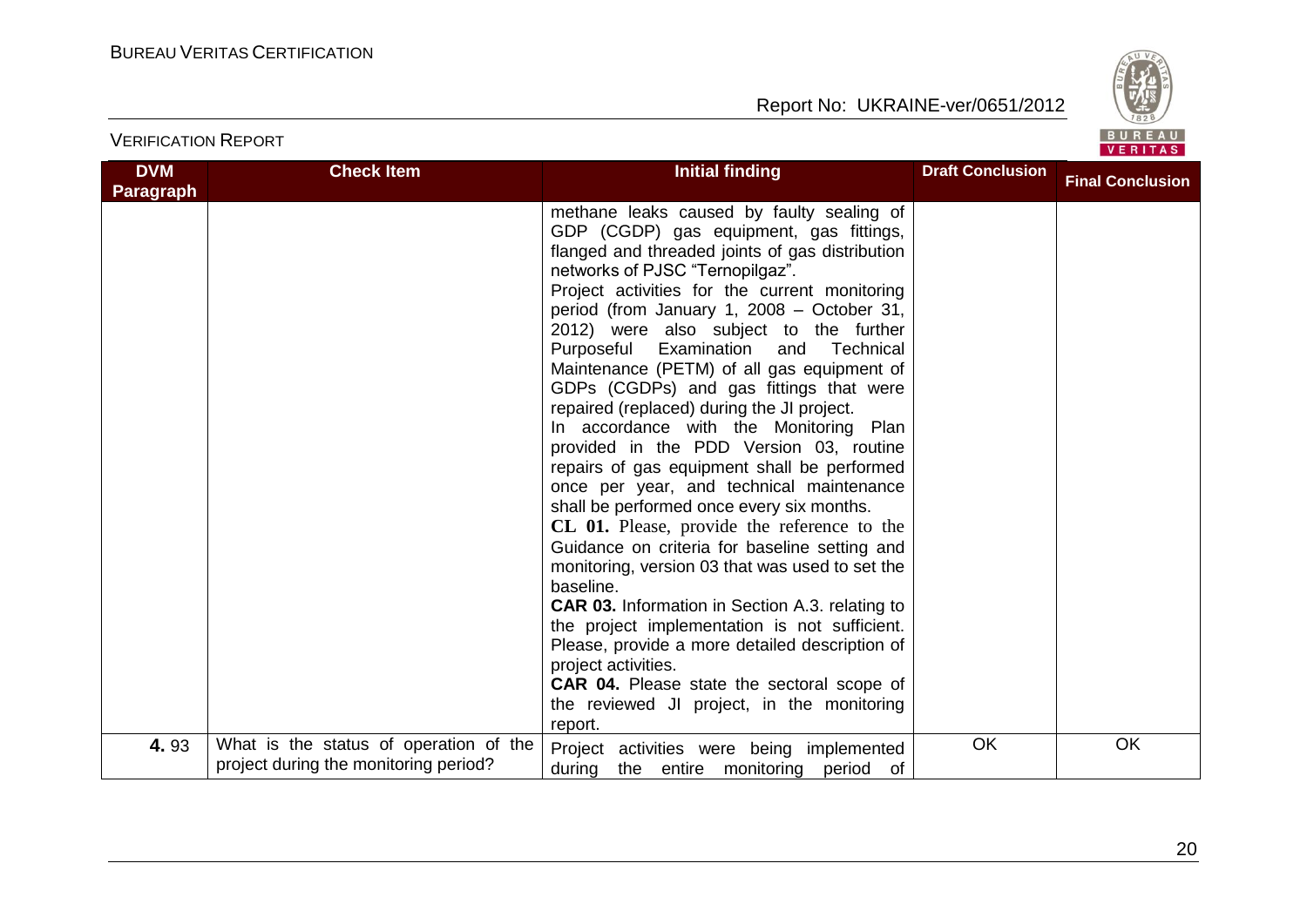

| <b>DVM</b>  | <b>Check Item</b>                                                                                                                                                                                                                                                                                                                                                                   | <b>Initial finding</b>                                                                                                                                                                                                                                                                                                                                                                                                                                                                                                                                                                                                                                                                       | <b>Draft Conclusion</b> | <b>Final Conclusion</b> |  |  |  |  |  |
|-------------|-------------------------------------------------------------------------------------------------------------------------------------------------------------------------------------------------------------------------------------------------------------------------------------------------------------------------------------------------------------------------------------|----------------------------------------------------------------------------------------------------------------------------------------------------------------------------------------------------------------------------------------------------------------------------------------------------------------------------------------------------------------------------------------------------------------------------------------------------------------------------------------------------------------------------------------------------------------------------------------------------------------------------------------------------------------------------------------------|-------------------------|-------------------------|--|--|--|--|--|
| Paragraph   |                                                                                                                                                                                                                                                                                                                                                                                     |                                                                                                                                                                                                                                                                                                                                                                                                                                                                                                                                                                                                                                                                                              |                         |                         |  |  |  |  |  |
|             |                                                                                                                                                                                                                                                                                                                                                                                     | 01/01/2008-31/10/2011.                                                                                                                                                                                                                                                                                                                                                                                                                                                                                                                                                                                                                                                                       |                         |                         |  |  |  |  |  |
|             | <b>Compliance with monitoring plan</b>                                                                                                                                                                                                                                                                                                                                              |                                                                                                                                                                                                                                                                                                                                                                                                                                                                                                                                                                                                                                                                                              |                         |                         |  |  |  |  |  |
| 5.94        | Did the monitoring occur in accordance<br>with the monitoring plan included in the<br>PDD regarding which the determination<br>has been deemed final and is so listed on<br>the UNFCCC JI website?                                                                                                                                                                                  | Yes, the monitoring occured in accordance<br>with the monitoring plan included in the PDD<br>regarding which the determination has been<br>deemed final and is so listed on the UNFCCC<br>JI website.<br>The only deviation from the monitoring plan<br>included in the PDD is the refusal of the<br>working team to create a Registry of<br>monitoring of state of GDN components where<br>ASNGL were repaired because of absence of<br>repeated leaks. This didn't make any impact<br>on the results obtained.<br><b>CAR 05.</b> Please, in Section A.8. of the MR<br>provide information on the difference in the<br>number of installed / replaced equipment units<br>in the PDD and MR. | <b>CAR 05</b>           | OK                      |  |  |  |  |  |
| 6.95<br>(a) | For calculating the emission reductions or<br>enhancements of net removals, were key<br>factors, e.g. those listed in 23 (b) (i)-(vii)<br>above, influencing the baseline emissions<br>or net removals and the activity level of<br>the project and the emissions or removals<br>as well as risks associated with the<br>project<br>taken<br>into<br>account,<br>as<br>appropriate? | For calculating the emission reductions key<br>factors, such as sequence number of GDN<br>component, Global Warming Potential of<br>methane,<br>number<br>0f<br>activity<br>(replacement/repair) at GDN component after<br>the presence of APLNG was determined at<br>such component, average mass fraction of<br>methane in the natural gas, natural gas leak<br>factor from GDN component in CLS, natural<br>gas leak factor that corresponds to APLNG for<br>GDN component, time of operation of GDN                                                                                                                                                                                      | OK                      | OK                      |  |  |  |  |  |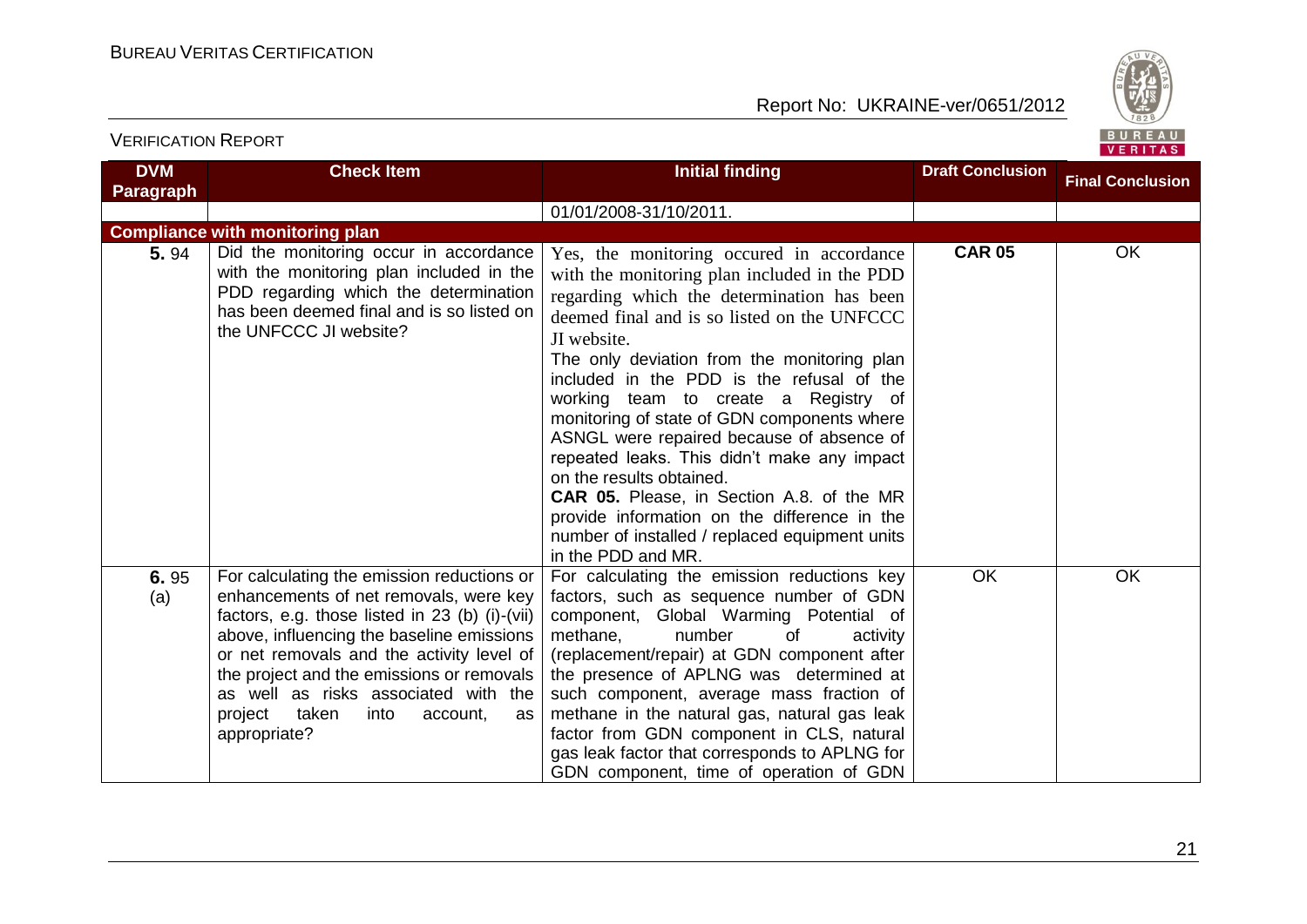

| <b>DVM</b>       | <b>Check Item</b>                                                                                                                                | <b>Initial finding</b>                                                                                                                                                                                                                                                                                                                                                                                                                                                                                                                                                                                                                                                                                                                                                                                                                        | <b>Draft Conclusion</b>                         | <b>Final Conclusion</b>      |
|------------------|--------------------------------------------------------------------------------------------------------------------------------------------------|-----------------------------------------------------------------------------------------------------------------------------------------------------------------------------------------------------------------------------------------------------------------------------------------------------------------------------------------------------------------------------------------------------------------------------------------------------------------------------------------------------------------------------------------------------------------------------------------------------------------------------------------------------------------------------------------------------------------------------------------------------------------------------------------------------------------------------------------------|-------------------------------------------------|------------------------------|
| <b>Paragraph</b> |                                                                                                                                                  |                                                                                                                                                                                                                                                                                                                                                                                                                                                                                                                                                                                                                                                                                                                                                                                                                                               |                                                 |                              |
|                  |                                                                                                                                                  | component under pressure from the beginning<br>of monitoring period "y" to implementation of<br>project activities (repair / replacement) that<br>resulted in the repair of APLNG at such<br>component, time of operation of GDN<br>component under pressure from the moment<br>of implementation of project activities (repair /<br>replacement) that resulted in the repair of<br>APLNG at such component to the end of the<br>monitoring<br>period "y", experience<br>-in<br>implementing activities provided by the<br>project, current practice that exists in this field<br>in Ukraine, financial costs and background,<br>legislation, influencing the baseline emissions<br>and the activity level of the project and the<br>emissions as well as risks associated with the<br>project were taken into account,<br>as<br>appropriate. |                                                 |                              |
| 7.95<br>(b)      | Are data sources used for calculating<br>emission reductions or enhancements of<br>net removals clearly identified, reliable<br>and transparent? | Yes, data sources used for calculating<br>emission reductions or enhancements of net<br>removals are clearly identified, reliable and<br>transparent.<br>CAR 06. In Section B.6., the QC procedure<br>column contains incorrect information about<br>global warming potential.<br><b>CAR 07.</b> In Section B.6. of the MR an<br>$GWP_{CH_4}$<br>incorrect data source for parameter<br>is stated.<br><b>CAR 08.</b> In Table 4, Section B.2.2. of the MR                                                                                                                                                                                                                                                                                                                                                                                     | <b>CAR 06</b><br><b>CAR 07</b><br><b>CAR 08</b> | OK<br><b>OK</b><br><b>OK</b> |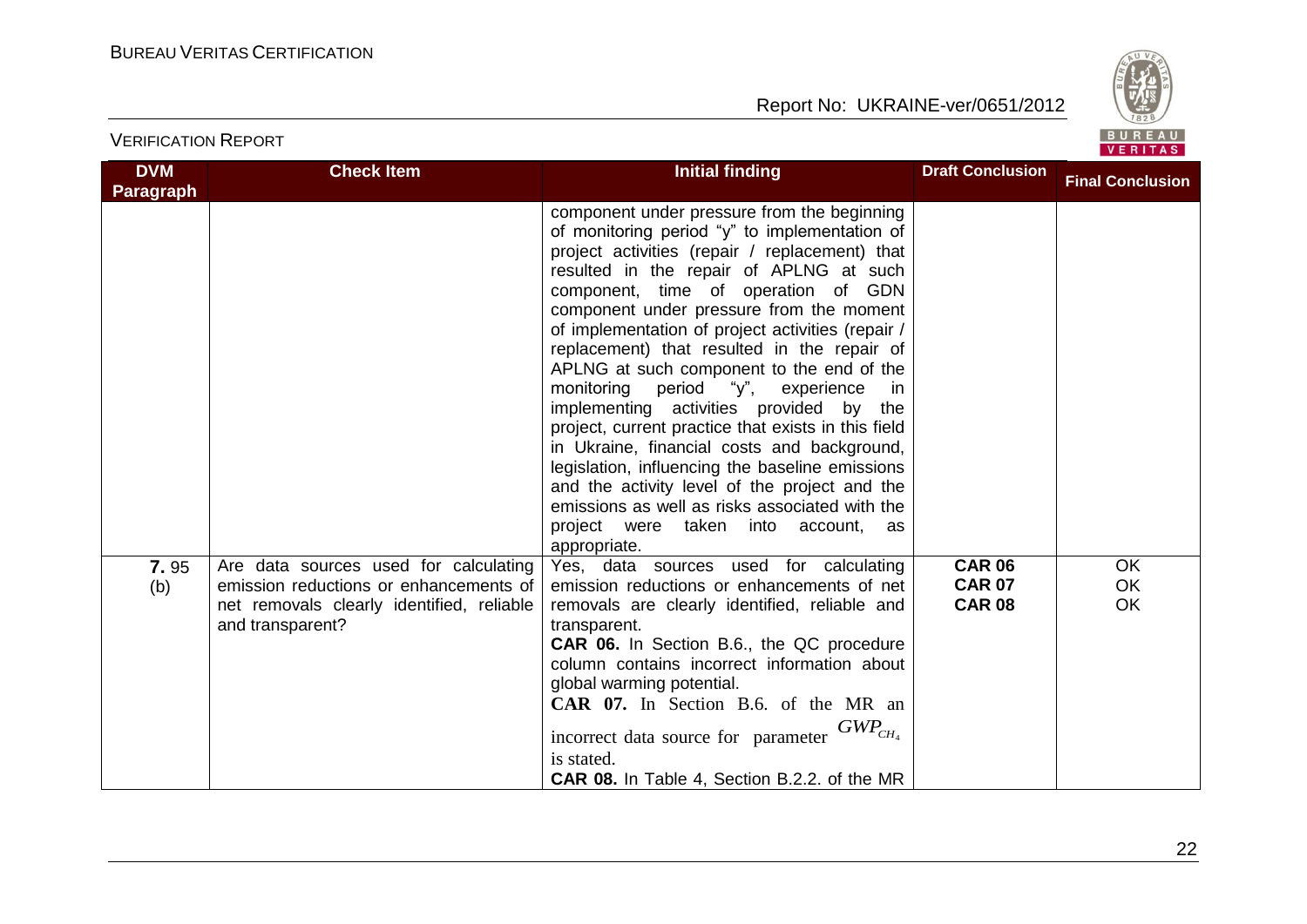

| <b>DVM</b><br>Paragraph | <b>Check Item</b>                                                                                                                                                                                                                                                                                                                   | <b>Initial finding</b>                                                                                                                                                                                                                                                       | <b>Draft Conclusion</b> | <b>Final Conclusion</b> |
|-------------------------|-------------------------------------------------------------------------------------------------------------------------------------------------------------------------------------------------------------------------------------------------------------------------------------------------------------------------------------|------------------------------------------------------------------------------------------------------------------------------------------------------------------------------------------------------------------------------------------------------------------------------|-------------------------|-------------------------|
|                         |                                                                                                                                                                                                                                                                                                                                     | under the heading "Variable Data" add the<br>required indexing for $K_{i'h}^g$ and $K_{i''}^n$                                                                                                                                                                               |                         |                         |
| 8.95<br>(c)             | Are emission factors, including default<br>emission factors, if used for calculating<br>the emission reductions or enhancements<br>of net removals, selected by carefully<br>balancing accuracy and reasonableness,<br>and appropriately justified of the choice?                                                                   | Yes, emission factors, including default<br>emission factors, that are used for calculating<br>the emission reductions or enhancements of<br>net removals, are selected by carefully<br>balancing accuracy and reasonableness, and<br>appropriately justified of the choice. | <b>OK</b>               | <b>OK</b>               |
| 9.95<br>(d)             | Is the calculation of emission reductions<br>or enhancements of net removals based<br>on conservative assumptions and the<br>most plausible scenarios in a transparent<br>manner?                                                                                                                                                   | The calculation of emission reductions is<br>based on conservative assumptions and the<br>most plausible scenarios in a transparent<br>manner.                                                                                                                               | <b>OK</b>               | OK                      |
|                         | Applicable to JI SSC projects only                                                                                                                                                                                                                                                                                                  |                                                                                                                                                                                                                                                                              |                         |                         |
| 10.96                   | Is the relevant threshold to be classified<br>as JI SSC project not exceeded during<br>the monitoring period on an annual<br>average basis?<br>If the threshold is exceeded, is the<br>maximum emission<br>reduction level<br>estimated in the PDD for the JI SSC<br>project or the bundle for the monitoring<br>period determined? | N/a                                                                                                                                                                                                                                                                          | N/a                     | N/a                     |
|                         | Applicable to bundled JI SSC projects only                                                                                                                                                                                                                                                                                          |                                                                                                                                                                                                                                                                              |                         |                         |
| 11.97<br>(a)            | Has the composition of the bundle not $\vert$ N/a<br>changed from that is stated in F-JI-<br><b>SSCBUNDLE?</b>                                                                                                                                                                                                                      |                                                                                                                                                                                                                                                                              | N/a                     | N/a                     |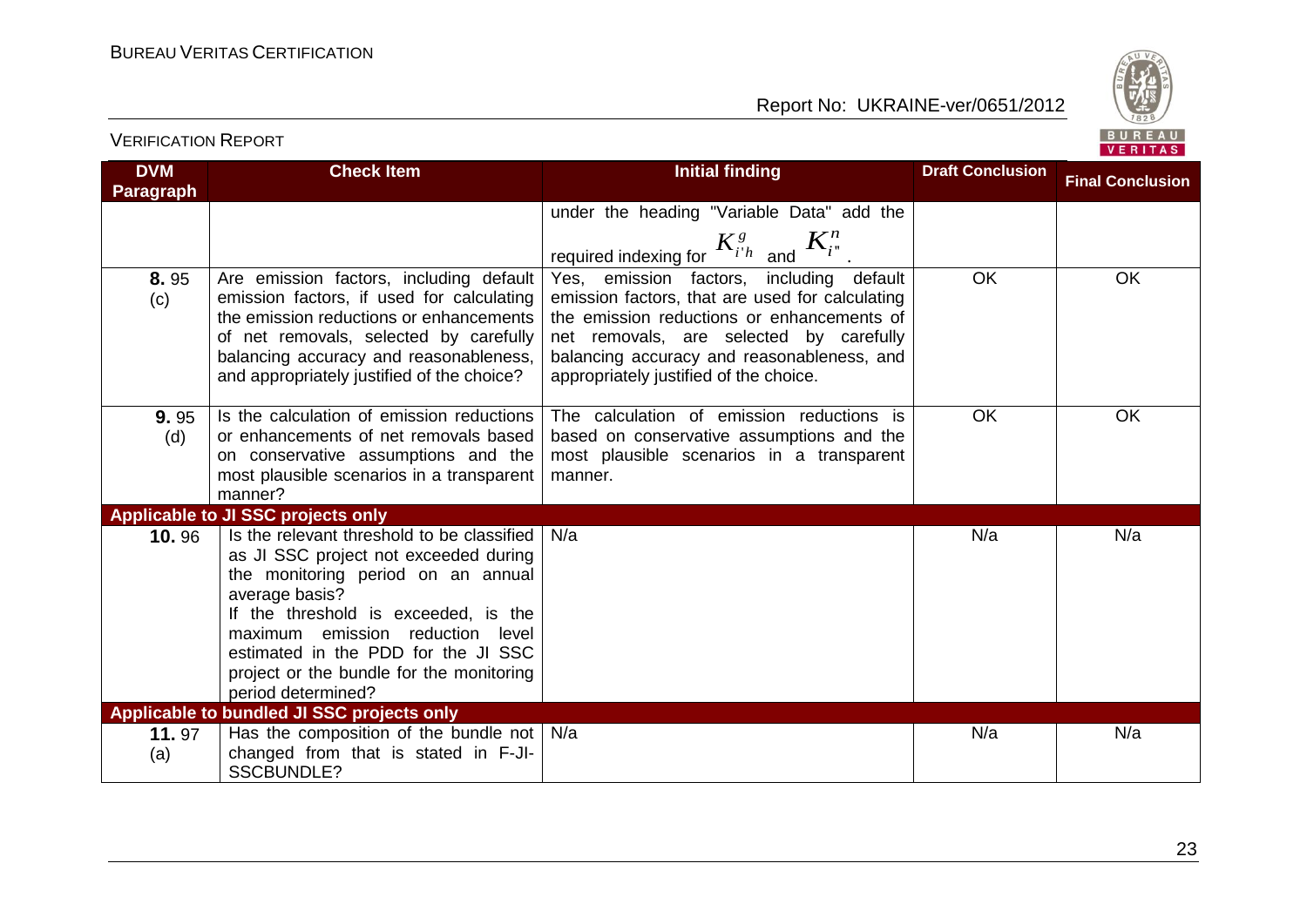

| <b>DVM</b>                       | <b>Check Item</b>                                                                                                                                                                                                                                                                                                                                | <b>Initial finding</b>                                                                                                                      | <b>Draft Conclusion</b> | <b>Final Conclusion</b> |
|----------------------------------|--------------------------------------------------------------------------------------------------------------------------------------------------------------------------------------------------------------------------------------------------------------------------------------------------------------------------------------------------|---------------------------------------------------------------------------------------------------------------------------------------------|-------------------------|-------------------------|
| <b>Paragraph</b><br>12.97<br>(b) | If the determination was conducted on<br>the basis of an overall monitoring plan,<br>have the project participants submitted<br>a common monitoring report?                                                                                                                                                                                      | N/a                                                                                                                                         | N/a                     | N/a                     |
| 13.98                            | If the monitoring is based on a<br>monitoring<br>plan that provides for<br>overlapping monitoring periods, are the<br>monitoring periods per component of<br>the project clearly specified in the<br>monitoring report?<br>Do the monitoring periods not overlap<br>with those for which verifications were<br>already deemed final in the past? | N/a                                                                                                                                         | N/a                     | N/a                     |
|                                  | <b>Revision of monitoring plan</b>                                                                                                                                                                                                                                                                                                               |                                                                                                                                             |                         |                         |
|                                  | Applicable only if monitoring plan is revised by project participant                                                                                                                                                                                                                                                                             |                                                                                                                                             |                         |                         |
| 14.99<br>(a)                     | Did the project participants provide an  <br>appropriate justification for the proposed<br>revision?                                                                                                                                                                                                                                             | N/a                                                                                                                                         | N/a                     | N/a                     |
| 15.99<br>(b)                     | Does the proposed revision improve the<br>and/or<br>applicability<br>0f<br>accuracy<br>information collected compared to the<br>without<br>original<br>monitoring<br>plan<br>changing conformity with the relevant<br>rules<br>regulations<br>and<br>for<br>the<br>establishment of monitoring plans?                                            | N/a                                                                                                                                         | N/a                     | N/a                     |
| <b>Data management</b>           |                                                                                                                                                                                                                                                                                                                                                  |                                                                                                                                             |                         |                         |
| 16.101<br>(a)                    | Is the implementation of data collection<br>procedures in accordance with the<br>monitoring plan, including the quality                                                                                                                                                                                                                          | <b>CAR 09.</b> Section B.1.3. contains incorrect<br>information on the organisation performing<br>state verification and calibration of gas | <b>CAR 09</b>           | OK                      |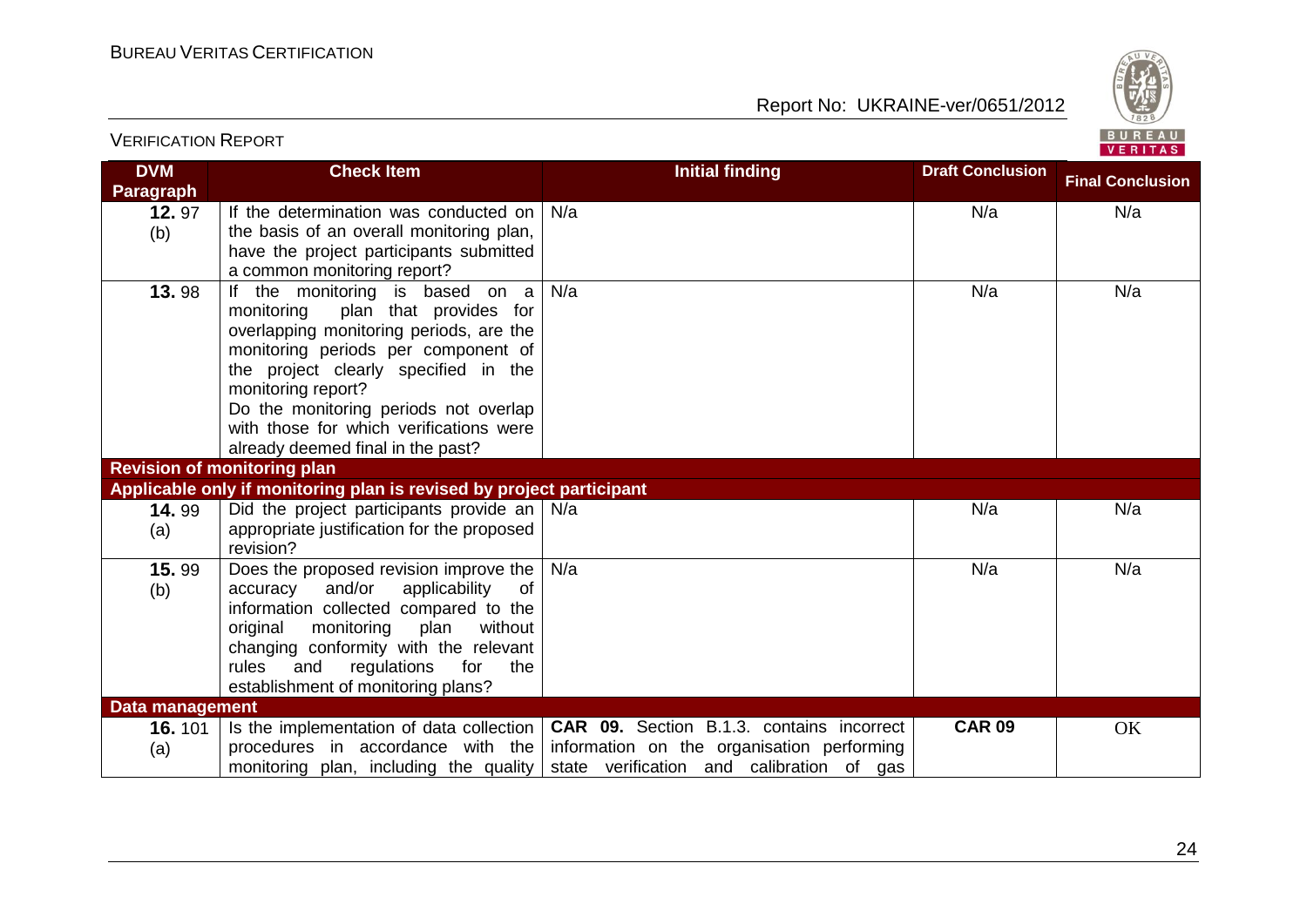

| <b>DVM</b>            | <b>Check Item</b>                                                                                                        | <b>Initial finding</b>                                                                                                                                                                                                                                                                                                                                 | <b>Draft Conclusion</b> | <b>Final Conclusion</b> |
|-----------------------|--------------------------------------------------------------------------------------------------------------------------|--------------------------------------------------------------------------------------------------------------------------------------------------------------------------------------------------------------------------------------------------------------------------------------------------------------------------------------------------------|-------------------------|-------------------------|
| <b>Paragraph</b>      |                                                                                                                          |                                                                                                                                                                                                                                                                                                                                                        |                         |                         |
|                       | control<br>quality<br>and<br>assurance<br>procedures?                                                                    | detectors.<br>Please<br>provide<br>the<br>correct<br>information.                                                                                                                                                                                                                                                                                      |                         |                         |
| <b>17.</b> 101<br>(b) | Is the function of<br>the<br>monitoring<br>equipment, including<br>calibration<br>its<br>status, is in order?            | Yes, the function of the monitoring equipment,<br>including its calibration status is in order.<br>CL 02. In Section B.1.2., please provide<br>reference to the Law of Ukraine "On metrology<br>and metrological activity".                                                                                                                            | <b>CL 02</b>            | OK                      |
| 18.101<br>(c)         | Are the evidence and records used for<br>the monitoring maintained in a traceable<br>manner?                             | Yes, certificates and records of monitoring are<br>conducted in a traceable manner.<br>CAR 10. Please clarify whether the control<br>measures provide for the examination of the<br>installed equipment.                                                                                                                                               | <b>CAR 10</b>           | OK                      |
| <b>19.101</b><br>(d)  | Is the data collection and management<br>system for the project in accordance<br>with the monitoring plan?               | The data collection and management system<br>for the project is in accordance with the<br>monitoring plan. The verification team confirms<br>effectiveness of the existing management and<br>operational systems and found them eligible<br>for reliable project monitoring.<br>CL 03. Please, check the numbering of Tables<br>and Figures in the MR. | $CL$ 03                 | <b>OK</b>               |
|                       | Verification regarding programs of activities (additional elements for assessment)                                       |                                                                                                                                                                                                                                                                                                                                                        |                         |                         |
| 20.102                | Is any JPA that has not been added to<br>the JI PoA not verified?                                                        | N/a                                                                                                                                                                                                                                                                                                                                                    | N/a                     | N/a                     |
| 21.103                | Is the verification<br>based on<br>the<br>monitoring reports of all JPAs to be<br>verified?                              | N/a                                                                                                                                                                                                                                                                                                                                                    | N/a                     | N/a                     |
| 22.103                | verification<br>the<br>Does the<br>ensure<br>accuracy and conservativeness of the<br>emission reductions or enhancements | N/a                                                                                                                                                                                                                                                                                                                                                    | N/a                     | N/a                     |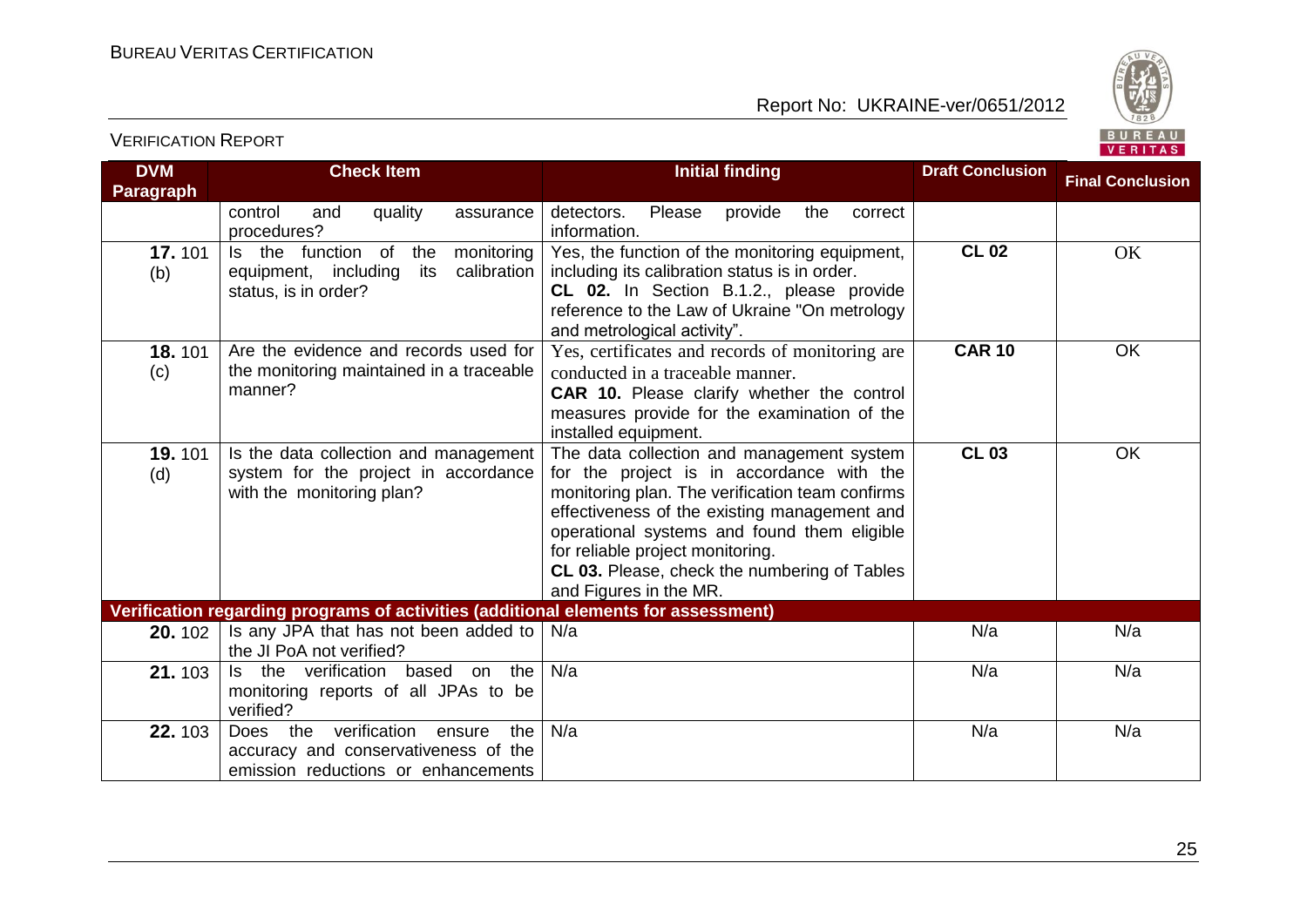VERIFICATION REPORT

Report No: UKRAINE-ver/0651/2012



| <b>DVM</b> | <b>Check Item</b>                        | <b>Initial finding</b> | <b>Draft Conclusion</b> | <b>Final Conclusion</b> |
|------------|------------------------------------------|------------------------|-------------------------|-------------------------|
| Paragraph  |                                          |                        |                         |                         |
|            | of removals generated by each JPA?       |                        |                         |                         |
| 23.104     | Does the monitoring period not overlap   | N/a                    | N/a                     | N/a                     |
|            | with previous monitoring periods?        |                        |                         |                         |
| 24.105     | If the AIE learns of an erroneously      | N/a                    | N/a                     | N/a                     |
|            | included JPA, has the AIE informed the   |                        |                         |                         |
|            | JISC of its findings in writing?         |                        |                         |                         |
|            | Applicable to sample-based approach only |                        |                         |                         |
| 25.106     | Does the sampling plan prepared by the   | N/a                    | N/a                     | N/a                     |
|            | AIE:                                     |                        |                         |                         |
|            | (a)<br>Describe its sample selection,    |                        |                         |                         |
|            | taking into account that:                |                        |                         |                         |
|            | (i) For each verification that uses a    |                        |                         |                         |
|            | sample-based approach, the sample        |                        |                         |                         |
|            | selection<br>shall<br>be<br>sufficiently |                        |                         |                         |
|            | representative of the JPAs in the JI     |                        |                         |                         |
|            | PoA such extrapolation to all JPAs       |                        |                         |                         |
|            | identified for that verification is      |                        |                         |                         |
|            | reasonable, taking<br>into<br>account    |                        |                         |                         |
|            | differences among the characteristics    |                        |                         |                         |
|            | of JPAs, such as:                        |                        |                         |                         |
|            | - The types of JPAs;                     |                        |                         |                         |
|            | - The complexity of the applicable       |                        |                         |                         |
|            | technologies and/or measures used;       |                        |                         |                         |
|            | - The geographical location of each      |                        |                         |                         |
|            | JPA:                                     |                        |                         |                         |
|            | - The amounts of expected emission       |                        |                         |                         |
|            | reductions of the JPAs being verified;   |                        |                         |                         |
|            | - The number of JPAs for which           |                        |                         |                         |
|            | emission<br>reductions<br>are<br>being   |                        |                         |                         |

26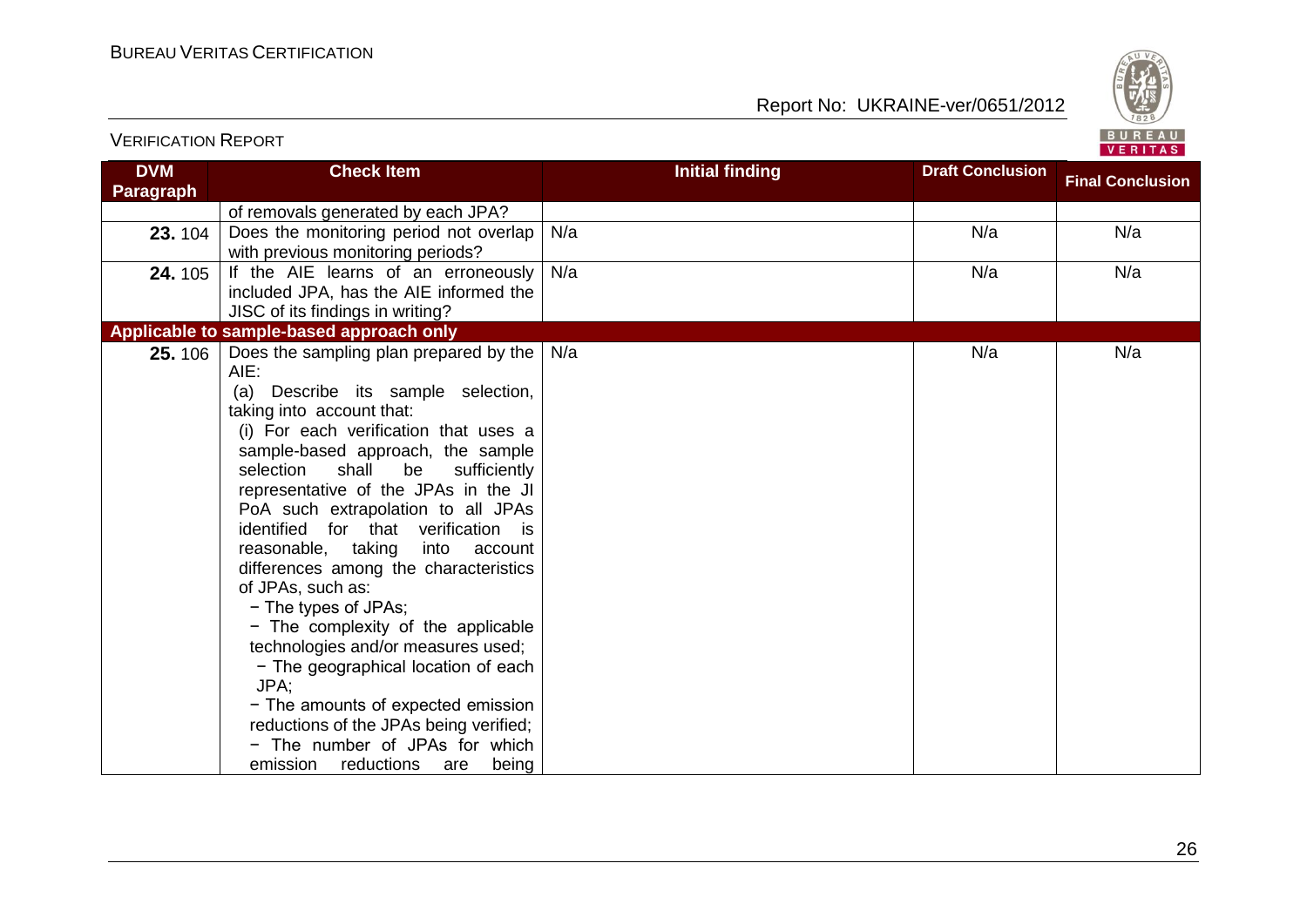

| <b>DVM</b> | <b>Check Item</b>                                                           | <b>Initial finding</b> | <b>Draft Conclusion</b> | <b>Final Conclusion</b> |
|------------|-----------------------------------------------------------------------------|------------------------|-------------------------|-------------------------|
| Paragraph  |                                                                             |                        |                         |                         |
|            | verified:                                                                   |                        |                         |                         |
|            | - The length of monitoring periods of                                       |                        |                         |                         |
|            | the JPAs being verified; and                                                |                        |                         |                         |
|            | - The samples selected for prior                                            |                        |                         |                         |
|            | verifications, if any?                                                      |                        |                         |                         |
| 26.107     | the sampling plan ready<br>for<br>ls.                                       | N/a                    | N/a                     | N/a                     |
|            | publication through the secretariat along                                   |                        |                         |                         |
|            | with the verification report<br>and                                         |                        |                         |                         |
|            | supporting documentation?                                                   |                        |                         |                         |
| 27.108     | Has the AIE made site inspections of at                                     | N/a                    | N/a                     | N/a                     |
|            | least the square root of the number of                                      |                        |                         |                         |
|            | total JPAs, rounded to the upper whole                                      |                        |                         |                         |
|            | number?                                                                     |                        |                         |                         |
|            | If the AIE makes no site inspections or                                     |                        |                         |                         |
|            | fewer site inspections than the square<br>root of the number of total JPAs, |                        |                         |                         |
|            | rounded to the upper whole number,                                          |                        |                         |                         |
|            | then does the AIE provide a reasonable                                      |                        |                         |                         |
|            | explanation and justification?                                              |                        |                         |                         |
| 28.109     | Is the sampling plan available for                                          | N/a                    | N/a                     | N/a                     |
|            | submission to the secretariat for the                                       |                        |                         |                         |
|            | JISC.s ex ante assessment? (Optional)                                       |                        |                         |                         |
| 29.110     | If the AIE learns of a fraudulently                                         | N/a                    | N/a                     | N/a                     |
|            | included JPA, a fraudulently monitored                                      |                        |                         |                         |
|            | JPA or an inflated number of emission                                       |                        |                         |                         |
|            | reductions claimed in a JI PoA, has the                                     |                        |                         |                         |
|            | AIE informed the JISC of the fraud in                                       |                        |                         |                         |
|            | writing?                                                                    |                        |                         |                         |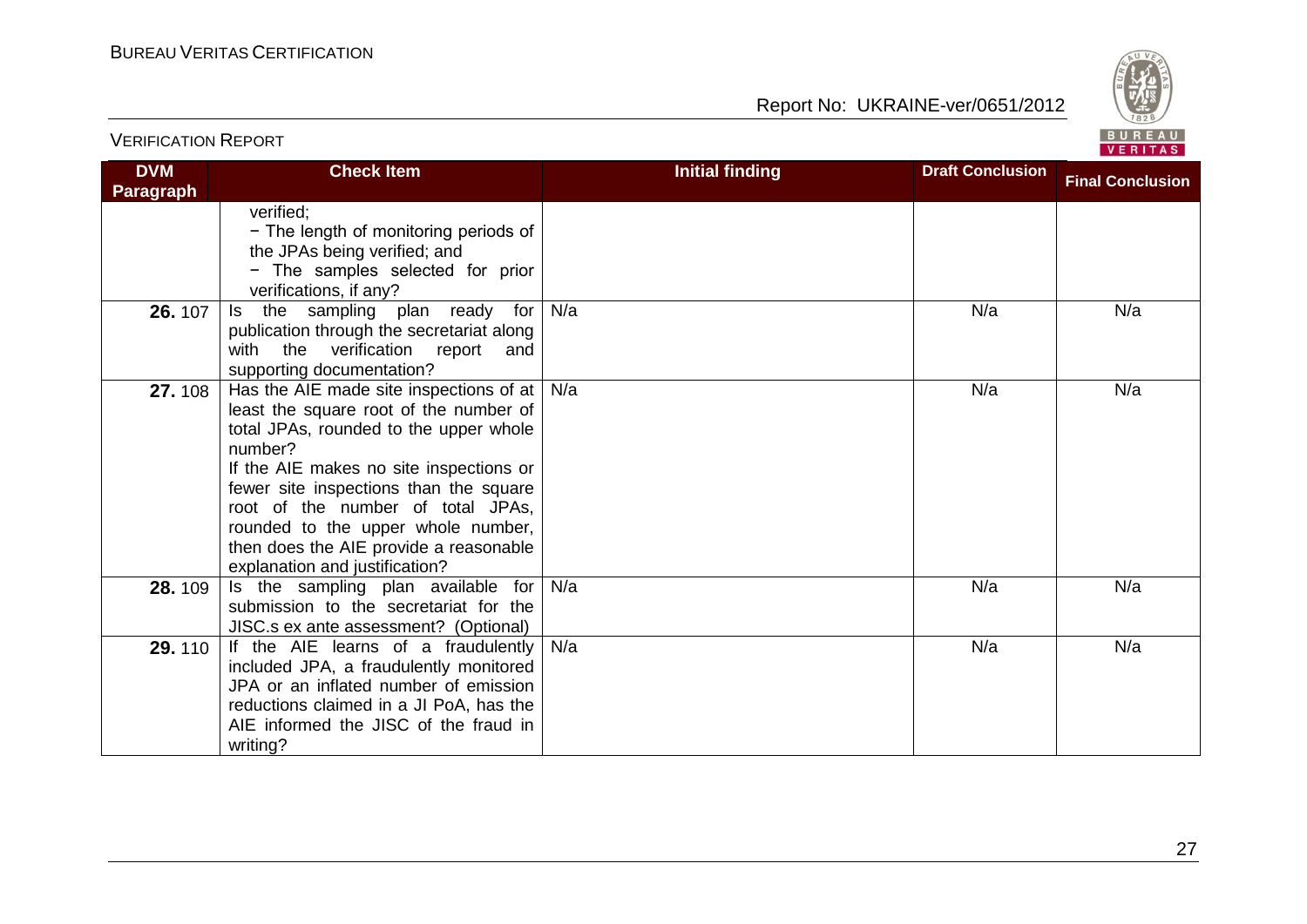

# VERIFICATION REPORT

# **TABLE 2 RESOLUTION OF CORRECTIVE ACTION AND CLARIFICATION REQUESTS**

| Clarification and corrective action requests<br>issued by the verification team                                                                                                  | Ref. to<br>checklist<br>question in<br>table 1 | participants'<br><b>Summary</b><br>of<br>project<br>responses                                                                                                                                                                                                                                                                                                                                                                                                                                                                             | <b>Verification team conclusion</b>                      |
|----------------------------------------------------------------------------------------------------------------------------------------------------------------------------------|------------------------------------------------|-------------------------------------------------------------------------------------------------------------------------------------------------------------------------------------------------------------------------------------------------------------------------------------------------------------------------------------------------------------------------------------------------------------------------------------------------------------------------------------------------------------------------------------------|----------------------------------------------------------|
| <b>CAR 01.</b> Information relating to the Letters of<br>Endorsement in Section A.2, of the MR is<br>irrelevant.                                                                 | 90                                             | The irrelevant information was removed.<br>Refer to section A.2. of the MR version<br>02.                                                                                                                                                                                                                                                                                                                                                                                                                                                 | The issue is closed as relevant<br>information is added. |
| <b>CAR 02.</b> Please, state the date of the latest<br>version of the Determination report.                                                                                      | 90                                             | The JI project "Reduction of natural gas<br>leaks at the gas distribution networks of<br>PJSC "Ternopilgaz" has been determined<br><b>Bureau</b><br>Certification,<br>Veritas<br>by<br>determination report No. UKRAINE-<br>DET/0538/2012 dated 12/10/2012.                                                                                                                                                                                                                                                                               | The information is provided, the<br>issue is closed.     |
| <b>CAR 03.</b> Information in Section A.3. relating to<br>the project implementation is not sufficient.<br>Please, provide a more detailed description of<br>project activities. | 92                                             | Within the framework of the JI project in<br>order to repair methane leaks at gas<br>equipment and gas fittings two types of<br>repairs are applied:<br>Complete replacement of old gas<br>$1_{\cdot}$<br>equipment and gas fittings with new<br>units.<br>Replacement of pressure-sealing<br>2.<br>elements with the use of modern sealing<br>materials, changing the common practice<br>of servicing and repair on the basis of<br>paronite gaskets and cotton fiber stuffing<br>with oil tightening and asbestos-graphite<br>compound. | The information is provided, the<br>issue is closed.     |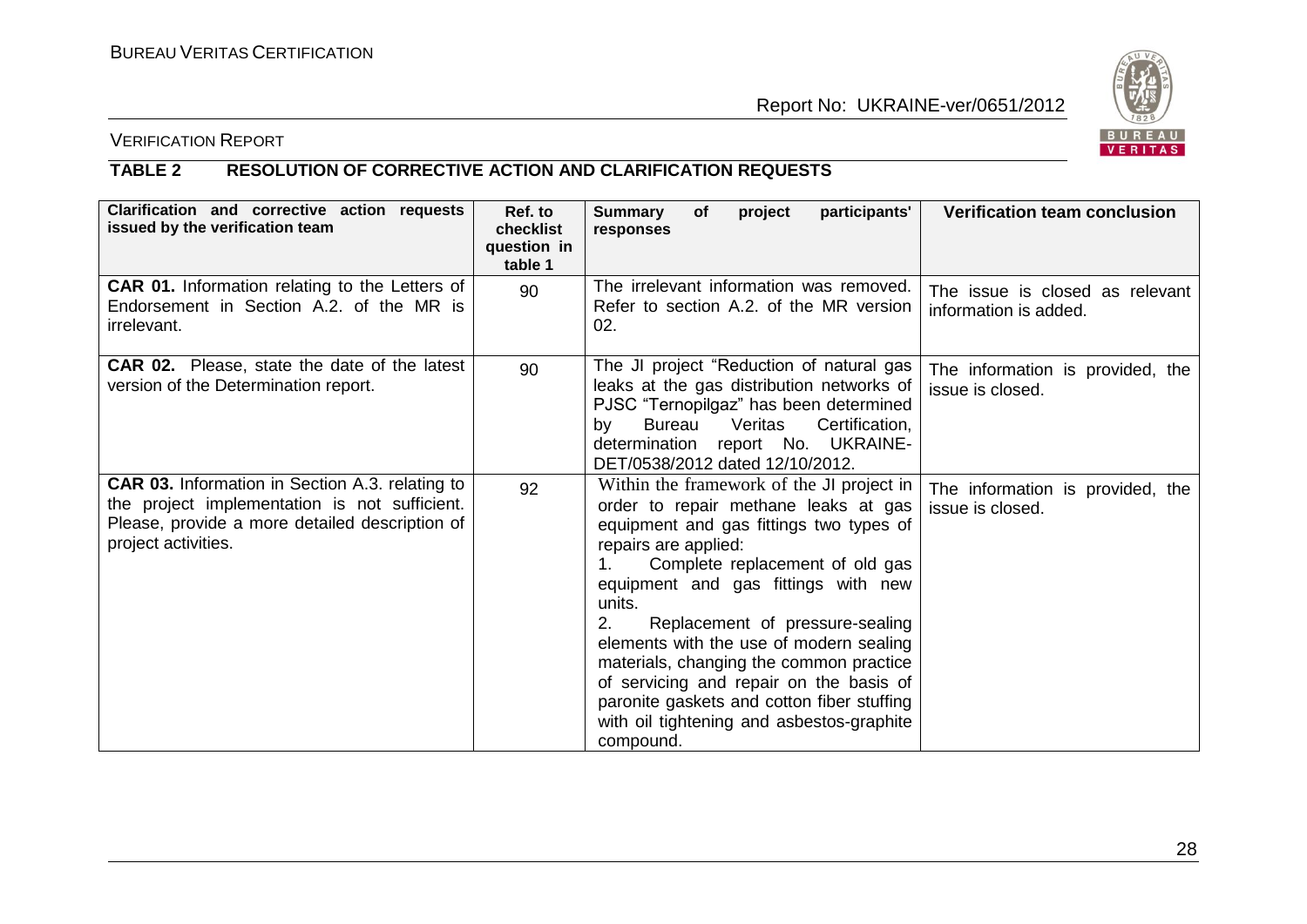

| <b>VERIFICATION REPORT</b>                                                                                                                                                                                   |        |                                                                                                                                                                                                                                                                                                                                                                                                         | BUREAU<br>VERITAS                                                            |
|--------------------------------------------------------------------------------------------------------------------------------------------------------------------------------------------------------------|--------|---------------------------------------------------------------------------------------------------------------------------------------------------------------------------------------------------------------------------------------------------------------------------------------------------------------------------------------------------------------------------------------------------------|------------------------------------------------------------------------------|
| <b>CAR 04. Please state the sectoral scope of the</b><br>reviewed JI project, in the monitoring report.                                                                                                      | 92     | The JI project sectoral scope is 10. The<br>information is stated in accordance with<br>the PDD version 03.                                                                                                                                                                                                                                                                                             | <b>The</b><br>closed<br>issue<br>is<br>as<br>corresponding changes are made. |
| CAR 05. Please, in Section A.8. of the MR<br>provide information on the difference in the<br>number of installed / replaced equipment units<br>in the PDD and MR.                                            | 94     | Besides, there is a difference between the<br>number of repaired/replaced equipment<br>expected under the project activity. This is<br>explained by the availability of preliminary<br>data at the stage of PDD preparation,<br>whereas at the stage of Monitoring Report<br>preparation for the given period, the exact<br>number of project equipment subject to<br>repair/replacement was available. | The<br>closed<br>issue<br>is<br>as<br>corresponding changes are made.        |
| CAR 06. In Section B.6., the QC procedure<br>column contains incorrect information about<br>global warming potential.                                                                                        | 95(b)  | If global warming potential of methane<br>changes, the baseline and the project<br>scenario will be recalculated based on the<br>new values.                                                                                                                                                                                                                                                            | The<br>issue<br>is<br>closed<br>as<br>corresponding changes are made.        |
| CAR 07. In Section B.6. of the MR an<br>incorrect data source for parameter $GWP_{CH_4}$ is<br>stated.                                                                                                       | 95(b)  | <b>IPCC</b><br>Second<br>Assessment<br>Report:<br>Change<br>1995 (SAR)<br>Climate<br>and<br>approved by COP. GWP of methane is<br>available at the UNFCCC website.                                                                                                                                                                                                                                      | The<br>issue<br>is<br>closed<br>as<br>corresponding changes are made.        |
| CAR 08. In Table 4, Section B.2.2. of the MR<br>under the heading "Variable Data" add the<br>required indexing for $K_{i'h}^g$ and $K_{i''}^n$                                                               | 95(b)  | The required indexing was added. Ref. to  <br>of the MR version 02.                                                                                                                                                                                                                                                                                                                                     | The issue is closed as the<br>required indexing was added.                   |
| CAR 09. Section B.1.3. contains incorrect<br>information on the organisation performing<br>state verification and calibration<br>of gas<br>Please<br>provide<br>the<br>detectors.<br>correct<br>information. | 101(b) | "Ternopil Regional<br><b>State</b><br>Enterprise<br>Scientific<br>Research<br>Centre<br>for<br>Standardisation,<br>Metrology<br>and<br>Certification" is a company involved in the<br>verification of metering equipment.                                                                                                                                                                               | <b>The</b><br>issue<br>is<br>closed<br>as<br>corresponding changes are made. |